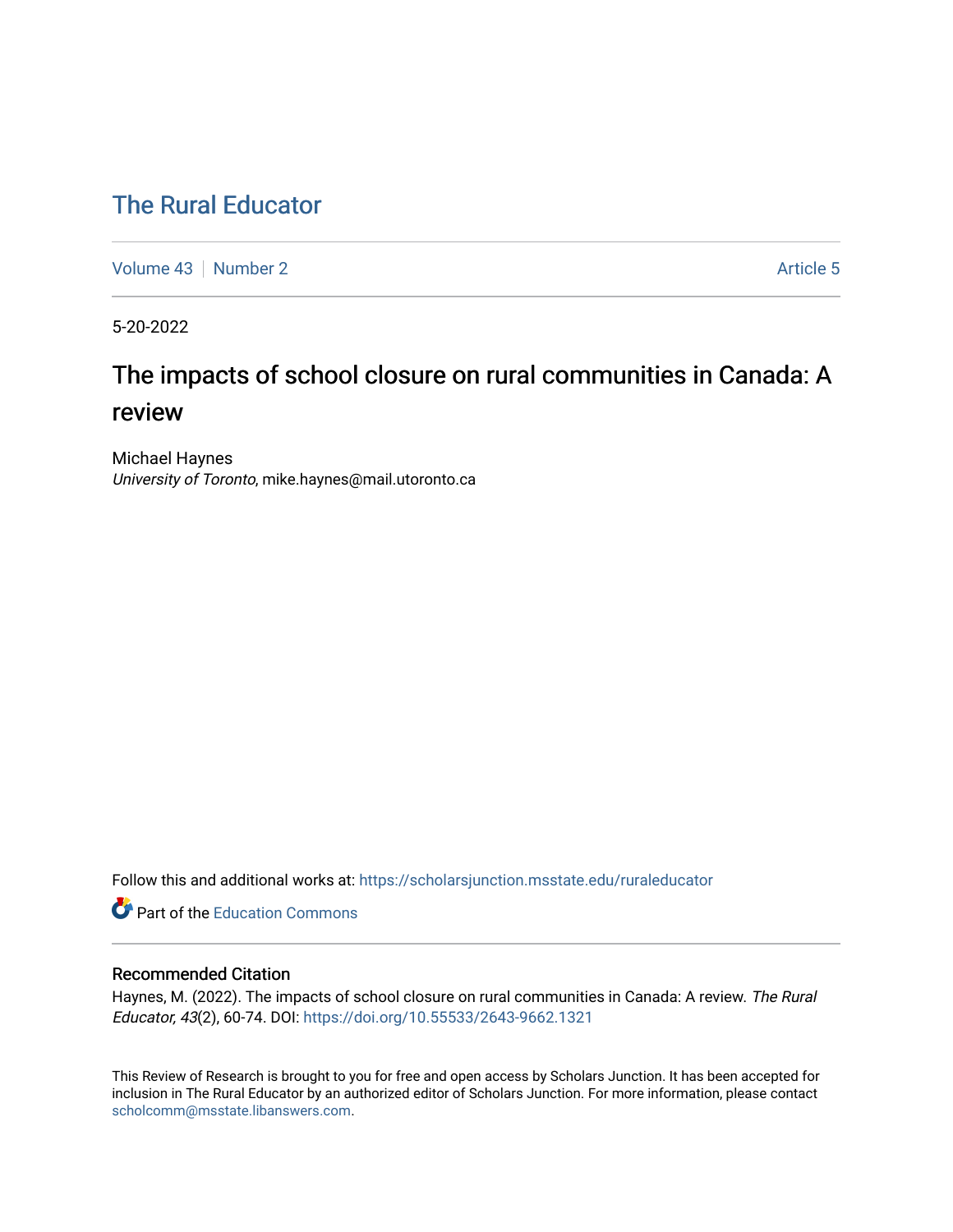# *Review of Research*

# **The Impacts of School Closure on Rural Communities in Canada: A Review**

# **Michael Haynes**

*In rural Canada the issue of school closures and consolidations due to low enrollment and heightened fiscal constraints has become a contentious and highly charged issue for citizens and communities. This literature review synthesizes the major effects of school closure on rural communities, identifying economic impacts, social impacts, and implications for students. The historical context of Canadian rural schools, notions of rurality, urbanormativity and local complexity, along with considerations of urban-centred educational policy, are overarching themes identified in the rural school literature. These concepts were found to subsequently perpetuate the economic, social, and student-centred impacts reported. A relative dearth of research focusing on the community-level impacts of rural school closure, particularly in the Canadian context, supports the need for further in-depth studies that address gaps in the literature. These findings could in turn be used in the development of future educational policy which acknowledges rurality for rural Canadian communities.*

Despite widespread urbanization in Canada, rural areas represent a significant proportion of Canadian society. The 2016 Canadian Census reported that 29% of Canadians, approximately 10.6 million people, live outside of large- or medium-sized cities (Statistics Canada, 2016). Statistics Canada (2016) defines a rural area as being located outside of population centres and includes small towns, villages and other populated places with less than 1,000 people (see Table 1). In 2017, 30% of Canadian students aged 6-18 lived in rural areas (Looker & Bollman, 2020). This equates to over 1.5 million students attending rural Canadian schools (Looker & Bollman, 2020). Data from Statistics Canada estimates that 25% of the nation's schools are located in rural areas (Ertl & Plante, 2004). This translates to approximately 3,600 of Canada's 14,600 elementary and secondary schools being considered rural (Council of Ministers of Education Canada, 2020).

In rural areas the school fulfills a unique role; it is the heart of the community (Oncescu, 2014). Rural schools shape local identity, are a source of pride and are central in community activities, performing a variety of functions (Lyson, 2002). They provide education, are social and cultural centres and hubs for sports, theatre, music and other community events (Oncescu & Giles, 2014). The closure, consolidation or amalgamation of a local school can be one of the most unsettling and destabilizing experiences that a rural community encounters (Irwin et al., 2017).

In a time of equity-focused education in Canada, urban-centred operational policies enacted by provincial ministries of education and school districts may be producing inequities in some rural areas of

the nation (Bennett, 2013). This review of the literature investigates the impacts that school closures have on rural communities and synthesizes the understanding of the implications and challenges associated with this issue. The inextricable link between rural schools and their local communities is a defining feature that is examined through the lens of closure, consolidation and amalgamation. The body of literature examining disparate impacts of school closure on rural communities in Canada was analyzed and synthesized in an effort to organize existing knowledge in the field. The research question employed in conducting this review was: *How are rural communities in Canada impacted when they lose their schools through closure, consolidation or amalgamation?*

#### **Methods**

Peer-reviewed sources of literature including primary research and review articles published in academic journals are drawn upon in this review (Table 2). Additionally, books and edited volumes were consulted. Educational policy documents relating to school closure have also been analyzed in an effort to contextualize the realities facing rural schools and the communities served. Some grey literature including newspaper articles and reports prepared and funded by community advocates have been consulted to a lesser extent and applied in order to accurately capture the visceral reactions to school closure announcements and the social implications thrust upon rural communities that have lost a school.

One of the challenges encountered in conducting this literature review has been locating research that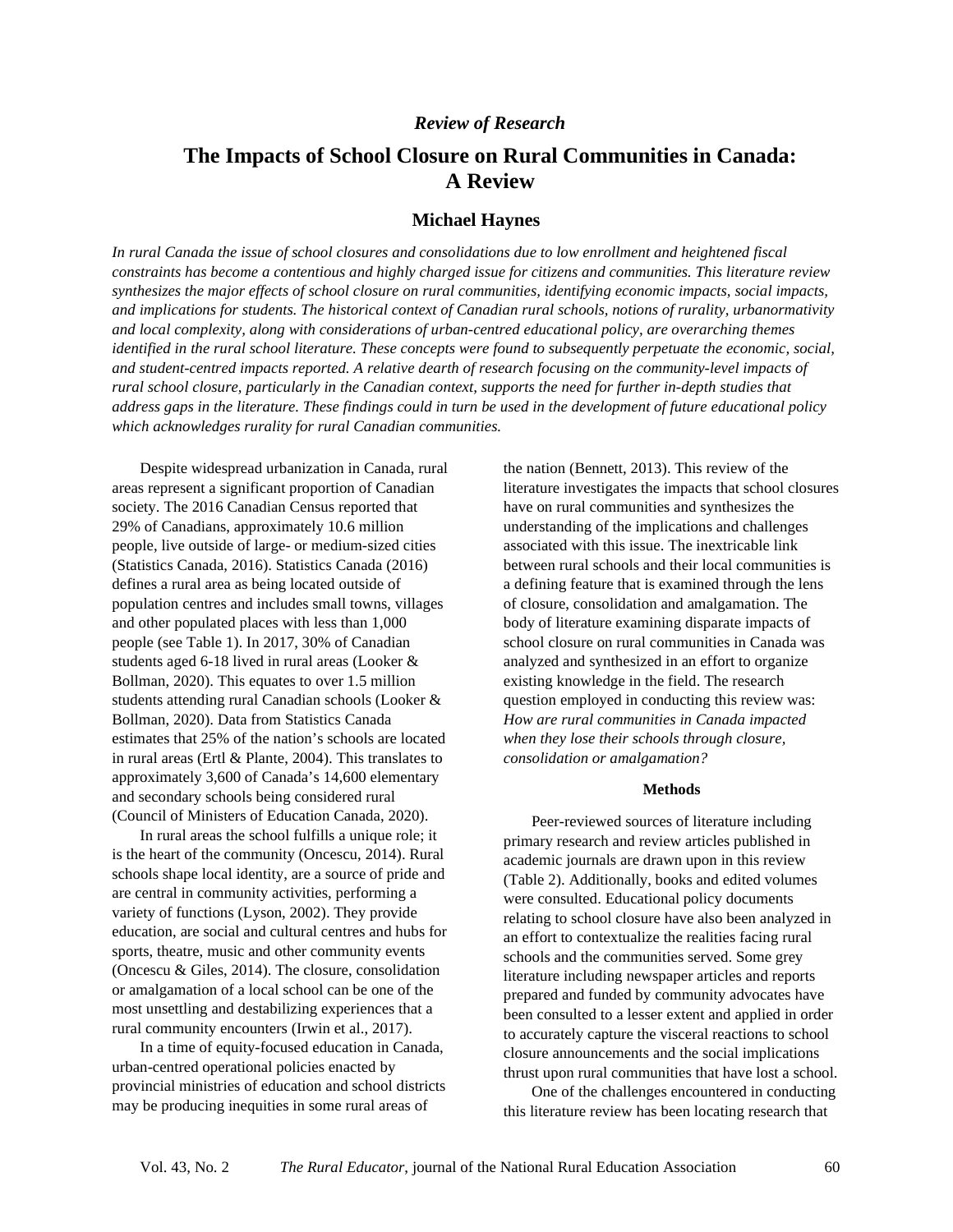Table 1

| Population Centre Classification | <b>Threshold Population Size</b> |
|----------------------------------|----------------------------------|
| Rural Area                       | < 1.000                          |
| <b>Small Population Centre</b>   | $1,000 - 29,999$                 |
| Medium Population Centre         | $30,000 - 99,999$                |
| Large Urban Population Centre    | >100,000                         |

*Statistics Canada (2016) Population Centre & Rural Area classifications and corresponding population thresholds.*

deals explicitly with rural school closures; especially in the Canadian context (Table 2). While there are well-developed bodies of literature dealing with rural education and rural sociology, the intersection of the two appears to be less frequently studied in its own right and even less so in Canadian rural communities. Furthermore, there is a relative dearth of empirical research which identifies causal links between school closures and impacts on rural communities in Canada (Gamson, 2019; Irwin et al., 2017). There is also a noticeable lack of other types of in-depth research in the Canadian rural school closure literature such as studies which focus on oral histories and community narratives which document the impacts and consequences of rural school closure and consolidation (Bennett, 2013; Corbett & Tinkham, 2014). Literature focusing broadly on school closures is used to identify impacts that were found to exist in an urban or suburban context (e.g., Basu, 2004a; Basu 2004b; Basu 2007; Bishop, 1979; Doern & Prince, 1989; Fredua-Kwarteng, 2005; Irwin & Seasons, 2012; Leach et al., 2010; Stout et al., 1994). Additionally, the body of research on rural education is dominated by American studies, although some Canadian communities have been studied (e.g., Bennett, 2013; Cristall et al., 2020; Oncescu, 2014). While the location in which research is conducted may present contextual variations, overarching themes inherent in the findings are useful for the purposes of this review and in identifying future

research needs and directions in Canadian settings. Despite these challenges, this review allows for the development and construction of new knowledge about the vital relationship that exists between a school and rural community.

To locate peer-reviewed research, the ERIC database was used. To further expand the breadth of the ERIC search, other ProQuest databases were searched simultaneously using the 'change database' function; Canadian Business and Current Affairs, Canadian Research Index and ProQuest Dissertations were included in the search. Finally, the Education Source, PsychINFO and Web of Science (Social Sciences Citation Index) databases were used, again with similar search terms. In each of the major database searches, multiple strings of search terms and combinations were employed and repeated as necessary. Examples include [rural school\*, rural educat\*, school closure\*, school consolidation\*, school\* communit\* relation\*, value of school\* to communit\*]. Multiple Boolean combinations were searched along with successive lines of related terms as listed above. The publication year range options were not manipulated with the aim of including both seminal works and recent research studies. Additionally, in an attempt to locate articles with greater specificity to the research topic, three journals focusing specifically on rural education – *Journal of Research in Rural Education*, *The Rural Educator*, and *Australian and International Journal of Rural*

| I |  |
|---|--|
| I |  |

| Summary table of resources (overall and Candalah) cited by type and number cited. |                             |                           |  |
|-----------------------------------------------------------------------------------|-----------------------------|---------------------------|--|
| Resource Type                                                                     | # of Canadian Sources Cited | <b>Total Number Cited</b> |  |
| Journal Articles                                                                  | 22                          | 44                        |  |
| <b>Books</b>                                                                      |                             |                           |  |
| <b>Edited Volumes</b>                                                             |                             |                           |  |
| Newspaper Articles                                                                |                             |                           |  |
| <b>Conference Presentation Excerpts</b>                                           |                             |                           |  |
| Professional Reports                                                              |                             |                           |  |
| Professional Periodicals                                                          |                             |                           |  |
| <b>Policy Documents</b>                                                           |                             |                           |  |
| <b>Literature Reviews</b>                                                         |                             |                           |  |
| Master's or Doctoral Theses                                                       |                             |                           |  |

*Summary table of resources (overall and Canadian) cited by type and number cited.*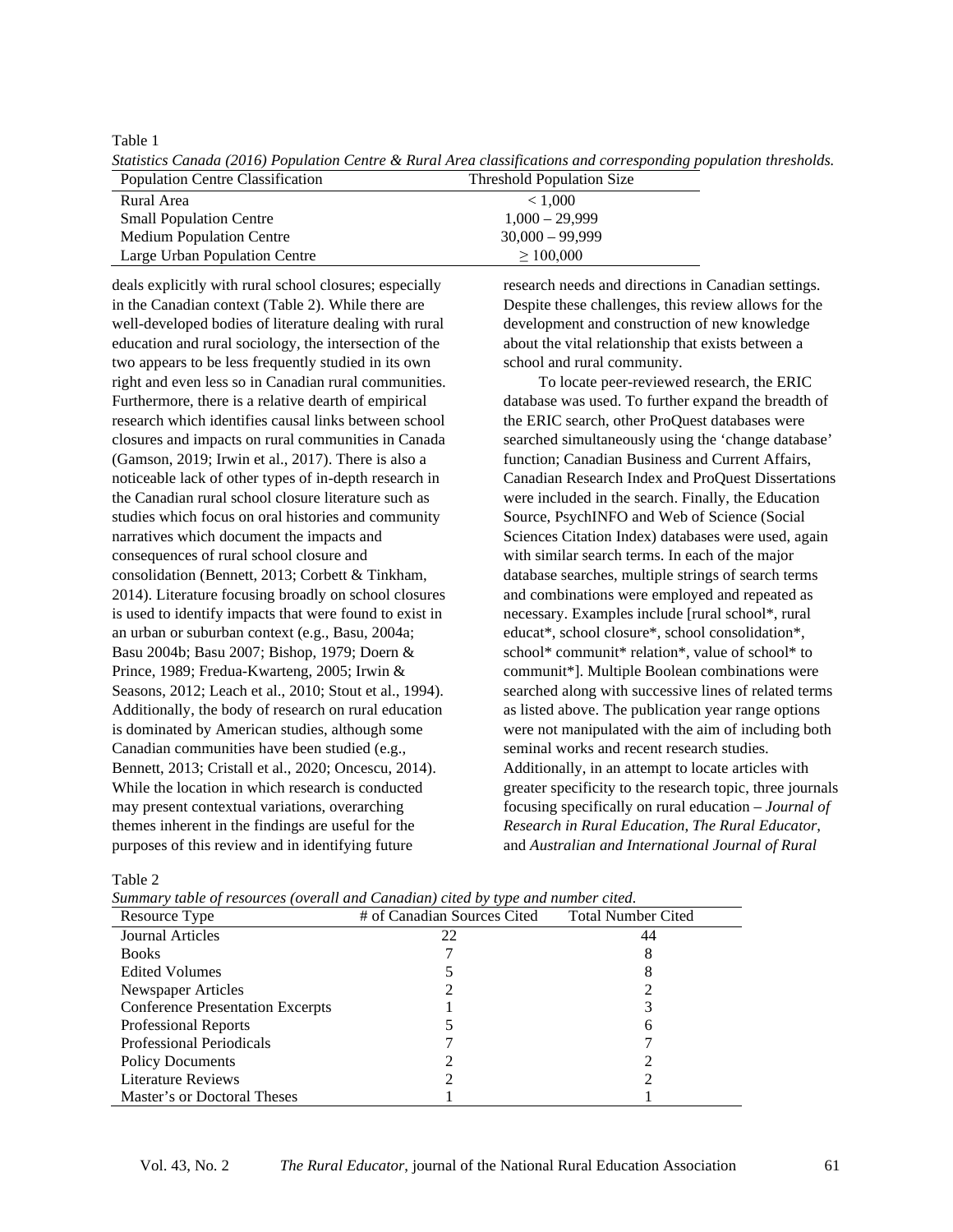*Education* were searched using the index function on the individual journal websites. The same technique was used to scan the contents of the *Journal of Rural Studies* and *Rural Sociology* to identify relevant studies pertaining to education. Another technique employed in locating articles was 'forward and backward reference chasing'. Studies that were located using the initial search techniques described above, and found to be applicable, had their references carefully examined for more potentially relevant literature. These articles were 'backward chased' so that abstracts and full texts could be scanned for applicability to the research topic. 'Forward reference chasing' was also conducted in order to locate sources which had subsequently cited articles found pertinent to the research topic in previous searches. Similar search techniques as described above were employed in order to locate relevant books and edited volumes. Authors of pertinent peer-reviewed articles were searched by name in order to locate books in corresponding bodies of literature. This search technique found edited volumes that had relevant chapter contributions by the same authors.

A large proportion of the material found in the search process, upon closer examination, was related to rural education and rural schools, but not necessarily the nature of their relationship to the community or the impact that school closure may have on communities. The literature search process was iteratively refined in an effort to limit sources to only those related to the impacts of school closure, the historical context of school consolidations in Canada, educational policy as it relates to rural schools and closure decisions, and the notions of rurality, urbanormativity and local complexity with respect to diversity, social justice and rural schools. In an effort to write a comprehensive and informative review, the scope of the search was expanded to include literature on the impacts of school closures generally (i.e., in urban areas) and the impacts that closure has directly on rural students. These areas were included in order to provide deeper insight and context to the intended focus on the school-rural community relationship and the community-level impacts that result when a rural school is closed. A final element of the inclusion and exclusion criteria employed in this review relates to the geographic location of the research. Literature from additional geographic and sociopolitical contexts outside of Canada were consulted due to limitations on the availability of Canadian research. Studies from the

United States, Australia, New Zealand, Europe and the United Kingdom were included in the search process in the absence of Canadian research on the basis of having similar, Western-oriented interpretations of community, rural sociology and organization of schools and school systems, maintaining pertinence to the Canadian context. The need to examine studies outside of Canada illustrates the large gap in knowledge that must be addressed to fully understand the impacts of closing rural schools in Canadian communities.

#### **Discussion**

Rural education scholars have asserted that schools are the heart of the rural communities they serve (Lyson, 2002; Oncescu 2014). As such, they are intrinsically and inextricably embedded in the social fabric of the community (Bennett, 2013; Oncescu, 2014). The impacts of school closures and consolidations on rural communities identified in the peer-reviewed literature can be categorized as economic impacts (e.g. Duncombe & Yinger, 2007; Lyson, 2002; Sederberg, 1987; Sell et al., 1996; Sipple et al., 2019), social impacts (e.g. Bennett, 2013; Corbett & Helmer, 2017; Lucas, 1982; Oncescu, 2014; Oncescu & Giles, 2012) and implications for students (e.g. Bennett, 2013; Borst, 2005; Cristall et al., 2020; Smitheram, 1982; Thompson, 1982) which will each be explored in this review. The connection between the vitality and viability of rural communities and the presence of a school are well documented in the scholarly literature (Irwin et al., 2017).

The relationship between school, community and the associated social, economic and student impacts appear to be influenced by several overarching considerations that extend beyond the physical boundaries of the community. The notion that rural schools are in need of improvement and modernization in an effort to become more 'urban' is pervasive in educational policy relating to accommodation provision and closure and consolidation decisions for rural schools (Corbett, 2014a). The concept of rurality as employed by Corbett (2014a) is a way of characterizing the unique circumstances in which rural communities exist. Rurality can be viewed in a human rights and social justice context as a type of diversity that is to be embraced and supported; not as something to be improved upon in an attempt to overcome its shortfalls (Roberts, 2006). These viewpoints coincide with the 'rural school problem' identified by early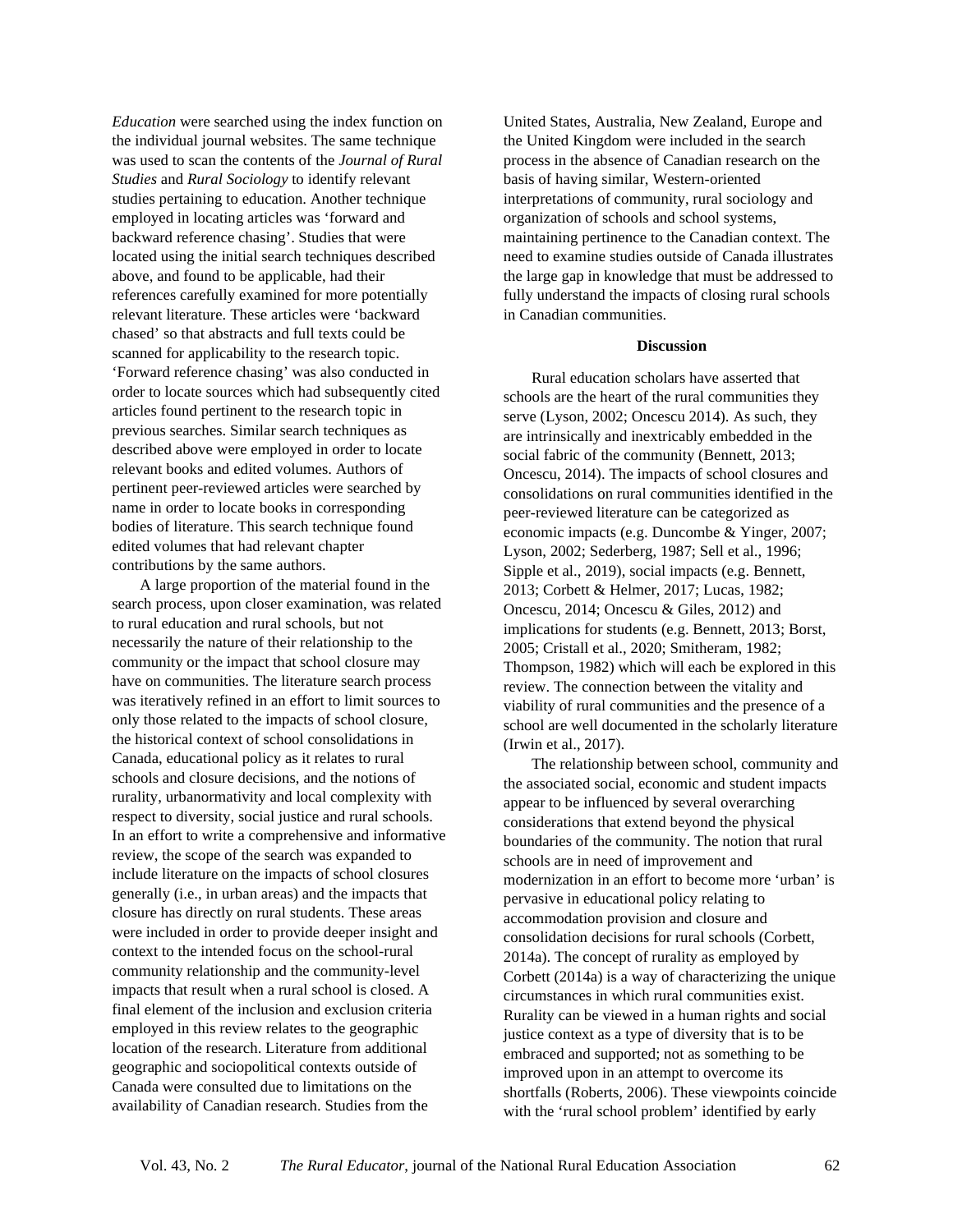urban education reformers who focused on rural education systems attaining "a kind of modernity" (Biddle & Azano, 2016, p.298). This urbanormativity, or the view that urban life is normalized and supercilious, while rural life is inferior and deviates from the norm, pervades the interpretations and perceptions held about rural communities and their schools (Corbett, 2006; Corbett & Helmer, 2017; Fulkerson & Thomas, 2016). In an increasingly urbanized world, society's limited experiential understanding of rural realities is fading and becoming fraught with urbanormative misunderstandings and misconceptions (Fulkerson & Thomas, 2016; Sim, 1993). The notion of rurality and the need to accurately characterize rural schools, rural communities and the link between them is an important and recurring theme found in the extant literature. The concepts of rurality and urbanormativity connect the discussions of educational policy and rural school history to the impacts that school closures and consolidations can have on rural communities. There is also a pocket of literature that identifies the benefits of consolidation and supports the closure of small rural schools. This seems to depend on local circumstances. Furthermore, there is another defining feature that extends throughout the literature at an even finer scale. Complexity and local context is another crosscutting theme that negates simplistic notions of change in cultural, social and historical considerations of rural areas (Corbett, 2014b; Parkins & Reed, 2013). The layers of this complexity contribute to further understanding of the connections and nuances that exist between schools and rural communities and the potential impacts that occur when a school is closed.

# **Historical Context**

Rural education in Canada has been characterized by change and planned improvement since settlers first arrived in Upper Canada in the early nineteenth century (Gidney & Millar, 2012; Smith, 2007). This characterization is a result of rural communities and rural schools being viewed historically as a peripheral concern; as entities lacking 'modern' and 'urban' improvements. (Corbett, 2006). The purpose of schooling has traditionally been a normalizing force, one which promoted reformation and nationalization (Smith, 2007; Manzer, 2004). For rural schools in Canada, the aim of education was often to modernize and improve what is rural in an attempt to 'urbanize'

(Corbett, 2014a). The concept of the 'rural school problem', developed in the early work of urban education reformers, focused on the attainment of a 'modernity' for rural education systems (Blodgett, 1893; Foght, 1915).

The need for rural school consolidation and reform was identified by social and educational reformers dating as far back as the turn of the twentieth century (Foght, 1915). Foght (1915) asserted that rural Canadian one-room schools could not provide students with the necessary preparation for a future that included "most satisfactory living" (p.48) in a modern world. Throughout the first half of the twentieth century, Canadian education reformers continued to identify consolidation as the most pressing issue for rural education – "larger administrative units and larger schools, they believed, would bring economies of scale, the pedagogical benefits of a greater division of labour, and more varied and improved educational opportunities" (Gidney, 1999, p.13). By 1950 some progress had been made in the establishment of township school districts that absorbed numerous school sections (Boddington, 2010). However, the lasting financial effects of the Great Depression and World War II translated into a lack of funds for new school construction, year-round road maintenance or the procurement of school buses (Gidney, 1999). More prosperous economic times meant rural Canada underwent a profound reform beginning in the early 1950s through to the 1960s when one-room schoolhouses were closed (Boddington, 2010; Gidney, 1999). Students from the countryside and rural hamlets were transported by bus to nearby villages to attend new consolidated central schools (Cork, 2003). These changes in rural schooling represented the culmination of decades of social, educational, economic and political activism, discussion and debate. This also represented a turning point for rural communities; the commencement of an almost continuous period of transformative change and the reconceptualization of social life in rural Canada that would persist into the twenty-first century (Parkins & Reed, 2013).

Many provincial school systems in Canada underwent massive reforms again in the late 1990s and early 2000s (Basu, 2004a; Leach et al., 2010). In the case of Ontario, Canada for example, the amalgamation of sixty-two English public school districts into twenty-five was the first major reorganization of school districts since the creation of central schools in the 1960s (Basu, 2004a; Leach et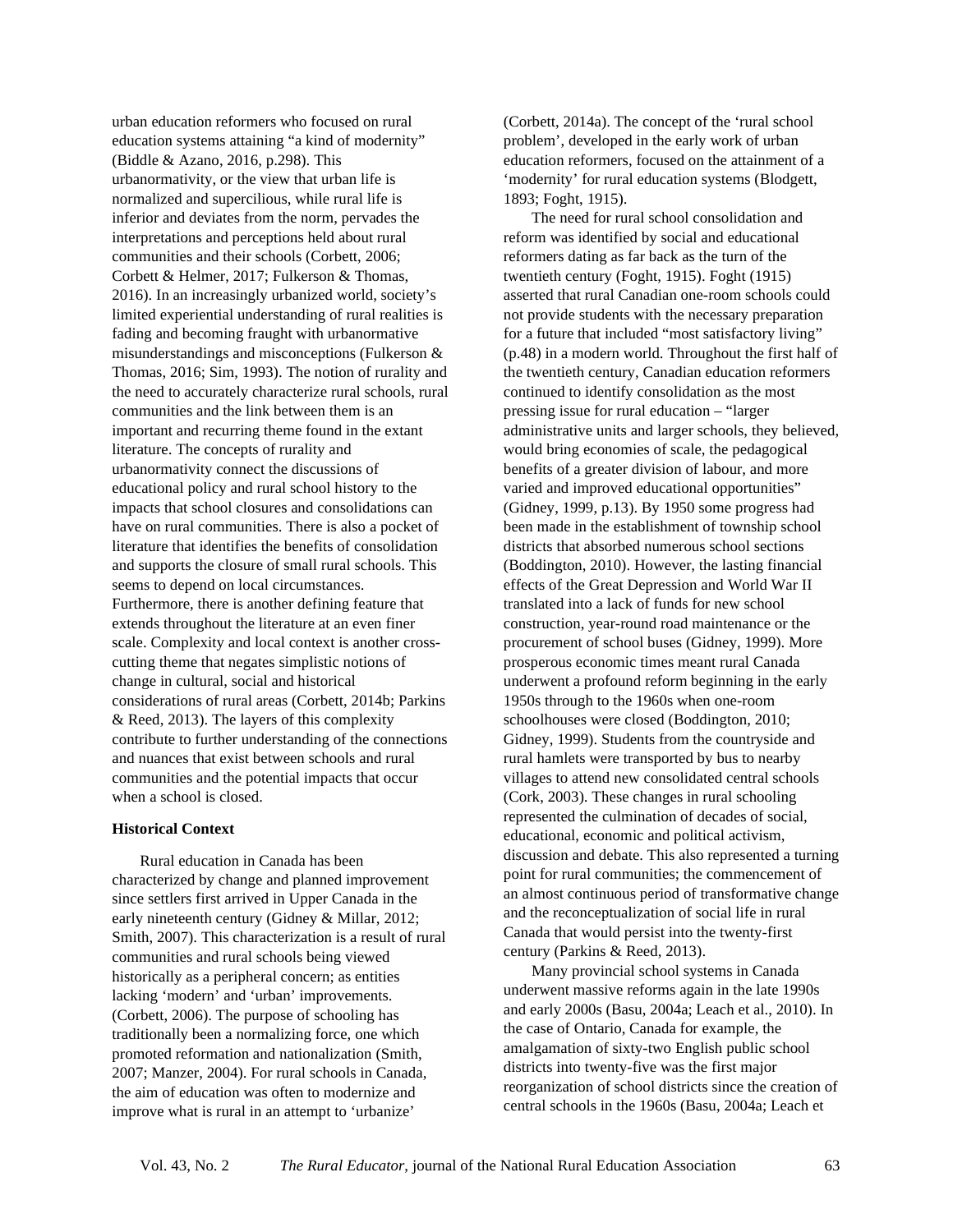al., 2010). An alteration was also made to school funding models so that individual school districts could no longer retain property tax revenues for use within their own district (Griffith, 2001). Many of the central schools established in the 1960s are the institutions that have undergone pupil accommodation review (PAR) processes in recent years in an effort to further consolidate schools within small, rural school districts in order to meet funding shortfalls (Leach et al., 2010). The proposed closure and consolidation of these schools generate vocal opposition from rural community members, which in turn garner a great deal of media attention (Corbett & Helmer, 2017; Golem, 2016 September 15). As Gamson (2019) asserts,

There is surprisingly little work that focuses directly on the nature and dynamics of the transition from rural to urban schools that occurred in virtually every industrialized and industrializing nation during the nineteenth and twentieth centuries and that has continued into the early twenty-first. (p.3)

This historic lack of scholarly research is noteworthy and will be discussed further with respect to educational policy that relates to closure decisions in the rural context. The absence of longitudinal or other types of in-depth study (e.g. oral histories, narratives) of the impacts and broader societal consequences of rural school consolidation by a Canadian institution or educational body is of concern to rural communities and should perhaps be accounted for in policy creation and the decision making process enacted by school districts and ministries of education (Corbett & Tinkham, 2014).

#### **Rurality**

In examining the issue of rural school closures and the subsequent impacts on rural communities, it is important that the notion of rurality be defined and positioned with respect to education, rural communities and the scholarly literature. The place of rural schools in Canada is unique, yet often absent or forgotten in the psyche of many Canadians (Sim, 1993). As more people are born into an increasingly urbanized world, the understanding of rural realities and direct experience with rural ways of life is diminishing (Fulkerson & Thomas, 2016; Sim, 1993). As such, defining rurality is becoming increasingly difficult and is often viewed with a deficit mentality. Most frequently, rural areas are treated as residual space which cannot be classified as urban (Fulkerson & Thomas, 2016; Statistics Canada, 2016). Rural

areas are often thought to be the origin from which more modern, capitalist, urban societies develop (Corbett, 2014a). In this mindset, education is equated with modern and advanced urban development while rurality is in essence viewed through a lens of isolation, alterity, rusticity, resistance and underdevelopment (Corbett, 2014a). In some instances, rural communities and their schools may not be remote or isolated from neighbouring towns and cities, further complicating the classification of rural areas (Greenough & Nelson, 2015). According to Cristall et al. (2020), "Rurality is more than a geographic place or number of people who live in a place. Rurality must also include who the people are who inhabit those places; their beliefs, their histories and their values" (p.158). It encompasses factors such as rural influence or heritage that leads people to hold a "rural mindset" (Cristall et al., 2020, p.158). Importantly, Cristall et al. (2020) note that "… rural people live in urban places, and there are even some urban people living in rural spaces. In other words, rurality is more about where we have come from than where we are currently living" (p.159).

In the second half of the twentieth century the 'rural school problem' has shifted and according to Biddle and Azano (2016), is now focused on "neoliberal economic policy and the precariousness of rural economies" (p. 298). Along the same vein, Wallin (2007) synthesized the policy issues found in provincial jurisdictions across Canada relating to rural education. Wallin (2007) concluded that the majority of policy involving rural education was framed with generic policy concerns and had little connection to the unique context and circumstances in which rural schools operate. In light of these findings, Corbett (2014a) argues that "Canadian rural education policy can arguably be boiled down to consolidation and closure of schools" (p.7). When considering the contentious and heated public debates and provincial media coverage dedicated to following the closure proceedings of community schools in rural Canada (Corbett & Helmer, 2017; Golem, 2016 September 15; Van Brenk, 2016 November 22), Corbett's (2014a) assertion appears to be accurate.

Relevant to the concept of rurality is the issue of urbanormativity – "the view that urban life is normal and superior, while rural life is aberrant and inferior" (Fulkerson & Thomas, 2016, p.3). In the context of characterizing and positioning rurality, urbanormativity highlights the disconnect between policymakers and rural spaces (Sim, 1993). Irwin et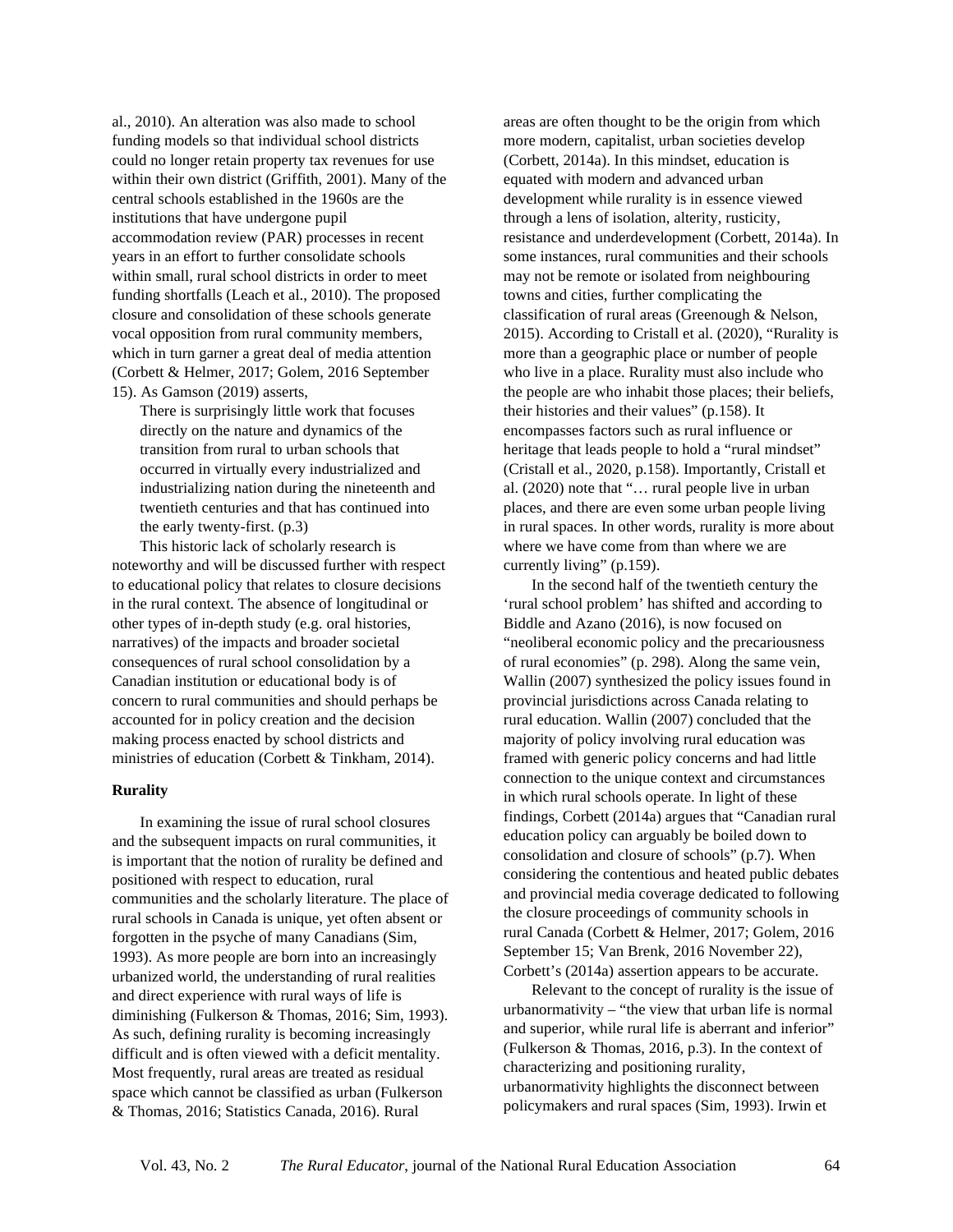al. (2017) posit that educational policy creation occurs in impenetrable institutional silos through a predominantly urban lens. The local complexities that impact policy enactment, implementation and sensemaking in diverse settings including rural schools and communities present an opportunity for equity and social justice in future policy discourse (Maguire, 2019). This includes educational policy that frames closure and consolidation decision making processes. Maguire's (2019) acknowledgement of the local complexities associated with policy, coincides with Corbett's (2014a) assertion that the deficit discourse in rural education needs to be challenged and a "more complex and rich spatial analysis of Canadian educational phenomena" (p.3) be developed. Both of these observations align with Parkins and Reed's (2013) notion that "attention to complexity and local context" (p.20) is necessary when any aspect of rural life is being studied. This can be attributed to the unique social and cultural context that exists in rural areas. As such, the notion of rurality undergirds much of the understanding about the vital links between rural schools and communities identified in this review.

### **Economic Impacts**

Of the relatively limited body of Canadian rural school closure literature, the research tends to focus primarily on the social impacts of closure and the subsequent implications for students. Little economic or demographic research comparable to that of foundational American scholars like Sederberg (1987) and Lyson (2002) has been conducted in rural Canada. Given the paucity of Canadian primary economic impact research, American and international studies are discussed here. These sources have been consulted on the basis of conducting research in similar, Western-oriented contexts. Parallels can be drawn between the interpretations of community, rural sociology and organization of schools and school systems, employed in these areas to those present in the Canadian context. These studies offer insight into avenues of valuable research for rural Canadian communities which could drive a research agenda that yields more in-depth knowledge for use in policy decisions.

Closure and consolidation of schools is often used by school districts as a primary strategy for fiscal accountability, regardless of geographic context

(Barter, 2014). However, this economic approach fails to recognize the central social and cultural context that schools hold in their communities (Barter, 2014). Furthermore, possible diseconomies of scale that act to contradict the desired fiscal effects have been identified by some researchers (Duncombe & Yinger, 2007; Bennett, 2013). Increased transportation costs associated with bussing students longer distances to consolidated schools and the creation of larger bureaucracies requiring additional staff are found to result in elevated operating costs (Corbett & Mulcahy, 2006). The closure and consolidation of rural schools may achieve school districts' objectives of balancing their financial statements, but at a cost to the larger economic system in a particular municipality (Corbett & Mulcahy, 2006; Sederberg, 1987). Employment opportunities, stimulation of retail trade and the purchasing needs of large institutions like schools are stimulants to local rural economies (Sederberg, 1987). Furthermore, the removal of students from the community to attend a consolidated school means some local businesses lose a potential source of customers. As well, students may not be available for after-school employment due to long bus rides (Lauzon & Leahy, 2001). Additionally, the secondary economic effects of school operation including the recapture of locally collected taxes, maintenance of property values and support of local banking services collectively work to offset some of the educational costs, although this is not reflected on school districts' balance sheets in a direct way (Sederberg, 1987). These examples support the need for further, more holistic economic impact assessments that take into consideration the financial affairs of school districts as well as the local economy in which they are situated.

Lyson (2002) conducted research in rural New York State and found that the presence of schools correlated positively with housing prices and improved infrastructure such as municipal water systems. Larger rural communities with schools were found to rate higher on nearly every indicator of social and economic well-being as compared to those villages lacking a school. Even in the smallest villages, schools serve as important markers of social and economic viability (Lyson, 2002). A decline in business and retail trade was observed with the closure of village schools in the research conducted by Sell et al. (1996) in North Dakota. The impact of rural school closure on family livelihood is captured when Lyson (2002) notes, "the fact that considerably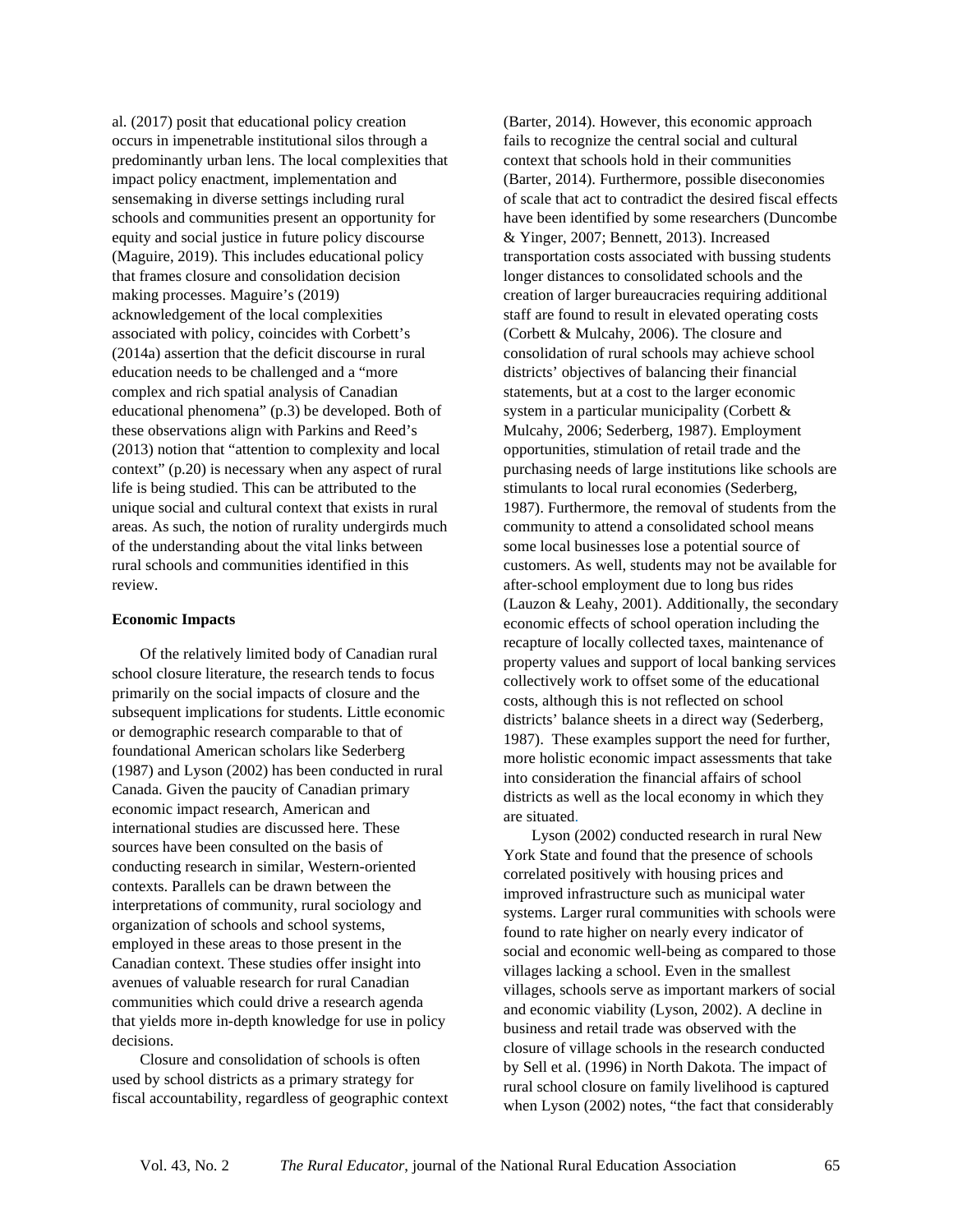more individuals in villages with schools work in those communities suggests that these places are more economically robust than places without schools" (p. 135). The overall effects of school closures on rural areas may not be immediate and may occur over the course of several years (Sell et al., 1996). Sipple et al. (2019) build upon Lyson's (2002) research of rural villages in New York State and investigated the rural areas surrounding villages in a five mile boundary. Strong support for the assumed vital link between schools and the economic vitality of surrounding rural communities was found. Significant positive correlations between proximity to schools and housing values, per-capita income and household income were reported. These correlations existed regardless of the effects of age-structure, proportion of households with children, selfemployment rates and racial-cultural statistics. Sipple et al. (2019) note that despite the correlations observed, the causal direction of these effects remain uncertain. Further longitudinal or alternate forms of in-depth research such as oral histories and community narratives are needed to determine if the presence of a school promotes enhanced community vitality or if a flourishing community is what is needed to support the presence of a school. This uncertainty is echoed by Egelund and Lausten's (2006) research in Denmark which identified rural school closure as a symptom of rural community decline rather than the cause.

While the financial plight of many rural school districts is undeniable and the economic repercussions of rural school closure and consolidation is clear, the true impact of the presence of a school in a rural community and its value to citizens extends far beyond economic considerations. Lyson (2002) acknowledges the importance of quantifying what a school means lies in having policymakers, administrators and citizens understand that schools are vital to rural communities.

#### **Social Impacts**

The school-community relationship in rural areas is multi-faceted and provides positive economic and social benefits, with schools being indicators of community prosperity and economic well-being (Lyson, 2002; Oncescu, 2014). Schools in small communities fulfill a variety of functions. In addition to being an educational institution, rural schools act as social and cultural centres, serve as hubs for sports, music and the arts and provide a venue for

other community events (Bennett, 2013; Lyson, 2002). Autonomy, vitality and unique identity are traits indicative of a community that has its own school (Lyson, 2002). A publicly funded school in a small community is often the institution with the most far-reaching impacts on citizens' daily lives as it provides a source of employment, social, cultural and recreational opportunities (Lyson, 2002).

As institutions dedicated to youth, schools are vital to the future of rural Canadian communities. They provide a focal space for community activities and family involvement (Rural Ontario Municipal Association, 2011). In rural communities, these types of community centres are limited when compared with most urban areas (Oncescu, 2014; Rural Ontario Municipal Association, 2011). Rural schools provide their communities with a mechanism for the development of intangible resources such as social capital (Rural Ontario Municipal Association, 2011). It would be beneficial for those charged with policy, funding, and decision making responsibilities to acknowledge and have an understanding of the relationship between schools, rural identity, and rurality (Oncescu, 2014; Oncescu & Giles, 2014). Oncescu (2014) found that rural schools enhance both social and cultural well-being in the community. Closure of rural schools can threaten the lifestyles of residents and result in a reduction of civic engagement, social cohesion and citizens' involvement in community life (Oncescu, 2014; Sell et al., 1996). School-community partnerships foster a deep sense of belonging and pride among community members and school-related activities cultivate relationships between citizens that strengthen community cohesion and development (Lucas, 1982; Oncescu, 2014). The presence of a school in a particular rural community will act to attract and retain young families, which allows that community to stabilize its population, and in turn makes it a more desirable location for newcomers (Oncescu, 2014).

In research conducted in Saskatchewan, Canada, Oncescu (2014) found that communities that lost a school underwent a significant shift in social dynamics that saw rural citizens lose their connection to the community. As a nexus for social interaction, the local school is a focal point for community gatherings, which generates a sense of spirit among rural residents who may not otherwise have reason or the impetus to interact and socialize. The school's role as the 'heart' of a rural area was also found to promote intergenerational support and engagement as an institution often attended by parents, grandparents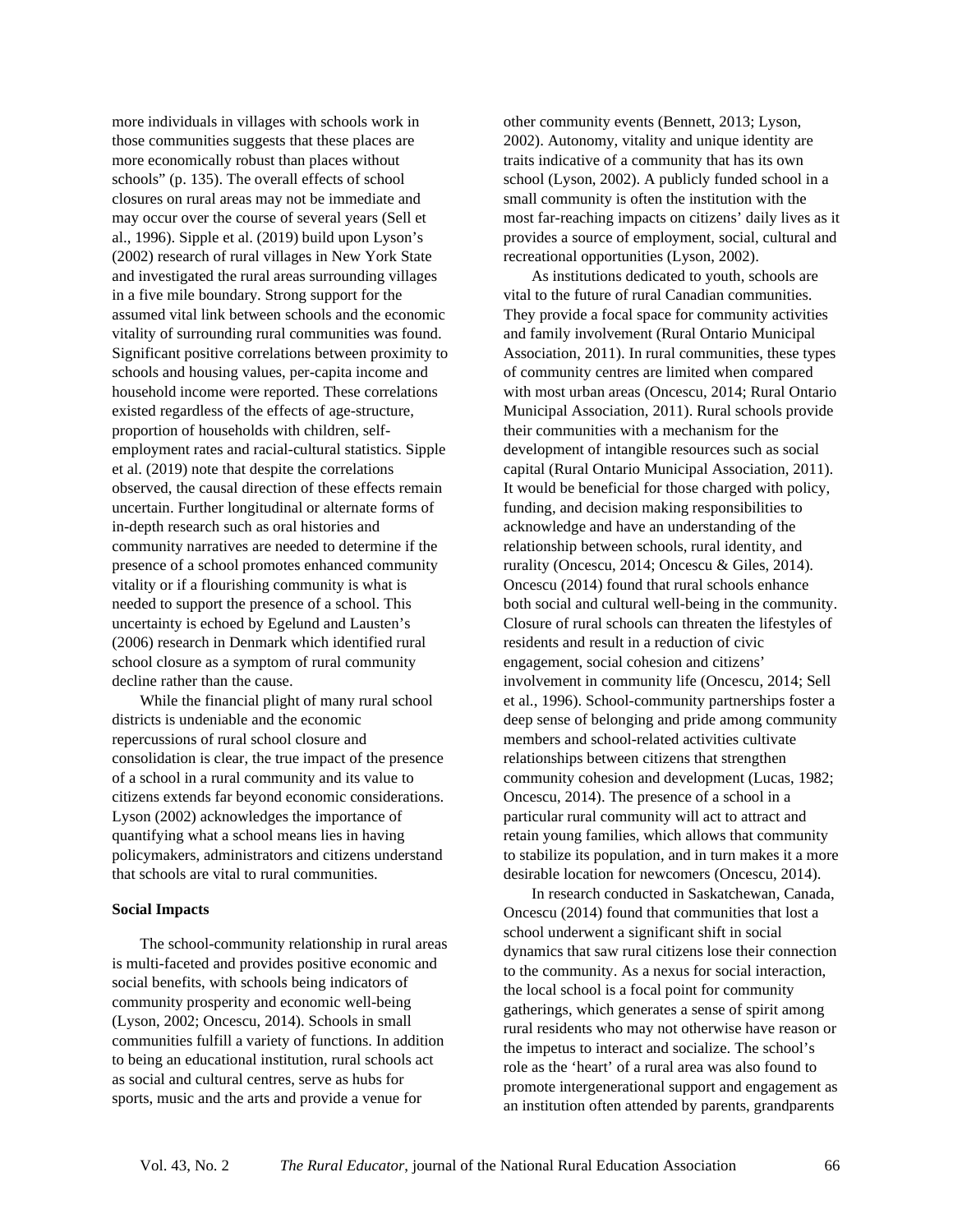and even great-grandparents (Oncescu, 2014). The notion of the village school being a place that brings local people together for a wide variety of common activities and creating an atmosphere of community is resonated by Lucas' (1982) work in Saskatchewan. Quantifying this 'sense of community' is problematic. It is difficult to articulate to policy makers the value a local school brings to a rural community in a meaningful way that mirrors the quantitative, dollars-and-cents approach that is often used to determine school closure decisions.

Notably, parent disengagement can result following rural school closures (Bennett, 2013; Corbett & Helmer, 2017). The school closure review process is often lengthy and tedious, placing the onus on parent groups and community advocates to lobby school districts and ministries of education for preservation of their school (Corbett & Tinkham, 2014). The time and effort invested by families and communities is often in vain. The large sums of government money spent on the review and frequent negative outcomes leaves parents with a distrust in the political system and local leaders (Bennett, 2013; Corbett & Helmer, 2017). Further to these social costs, rural parents are less likely to engage in their children's new consolidated school to the same extent they did when the school was local (Autti & Hyry-Beihammer, 2014; Corbett & Tinkham, 2014). Parents cited disenchantment with the political system and intimidation by the larger size and new and different community setting of the consolidated schools (Kearns et al., 2009). While some research shows that communities are able to overcome the loss of cornerstone institutions such as schools and build resiliency long term (e.g. Gieling, 2019; Peters, 2019; Christiaanse & Haartsen, 2017), the social damage appears to cause deep wounds that are difficult to repair.

# **Implications for Students**

"Excellence is given symbolic prominence, but not sustained financial support" (Stout et al., 1994, p.5). This quotation provides context to the challenges faced by rural schools and school districts and the frustration felt by parents in rural communities whose schools are facing proposed closure (Corbett & Helmer, 2017; Van Brenk, 2016 November 22). Social, emotional and academic upheaval are experienced by students affected by rural school closures and consolidations (Tinkham, 2014). As noted by Lauzon and Leahy (2001), "it is

rare indeed to find empirical support or justification for the large high school" (p.9). Small school environments, like those found in many rural areas, seem to provide more favourable academic, pedagogical, and social outcomes, which are well documented in the North American literature (Gruenewald, 2003; Harris, 2014). Students are able to enter into more meaningful and productive relationships with peers and teachers in a smaller school environment that provides higher levels of participation and engagement (Corbett, 2006; Gruenewald, 2003). Students are also more likely to engage in responsible and constructive community action when there is a sense of belonging and community present in the school (Harris, 2014; Lauzon & Leahy, 2001). Enhanced communication, establishment of genuine relationships, and fewer bureaucratic protocols all work to produce greater parent involvement in small schools (Bennett, 2013). Borst (2005) asserts that the results of the Ontario Secondary School Literacy Test (OSSLT) administered by the Education Quality and Accountability Office (EQAO) show some small rural Ontario, Canada secondary schools with success rates two and three times greater than school district and provincial averages. This success is attributed to the close-knit and effective learning environment found in small rural schools (Borst, 2005). Howley (1997) posits that "no one suffers academically from being in a small school" (p.2). While the literature does not make reference to a threshold school population size where the benefits of the 'small' school environment are lost, the removal of students from schools that are producing favourable outcomes is defeating for students, families, and communities.

Cristall et al. (2020) assert that "school closures limit opportunities for youth to be seen and heard and limit a community's ability to build the "mental health capital" – or resilience – needed to sustain its inhabitants" (p.156). They attribute the causal factor of this issue to neoliberal educational policies that privilege economic interests over wellness. The economic priority ultimately hinders the ability to engage as a community of citizens, particularly in the rural context. When schools are closed the community is disrupted, engagement is silenced, and the result is a decline in wellness for all involved – students, families, community members, and other stakeholders (Cristall et al., 2020). The impacts to community resiliency in Cristall et al.'s, (2020) case study in Ontario, Canada mirror the findings of Oncescu's (2014) research in Saskatchewan, Canada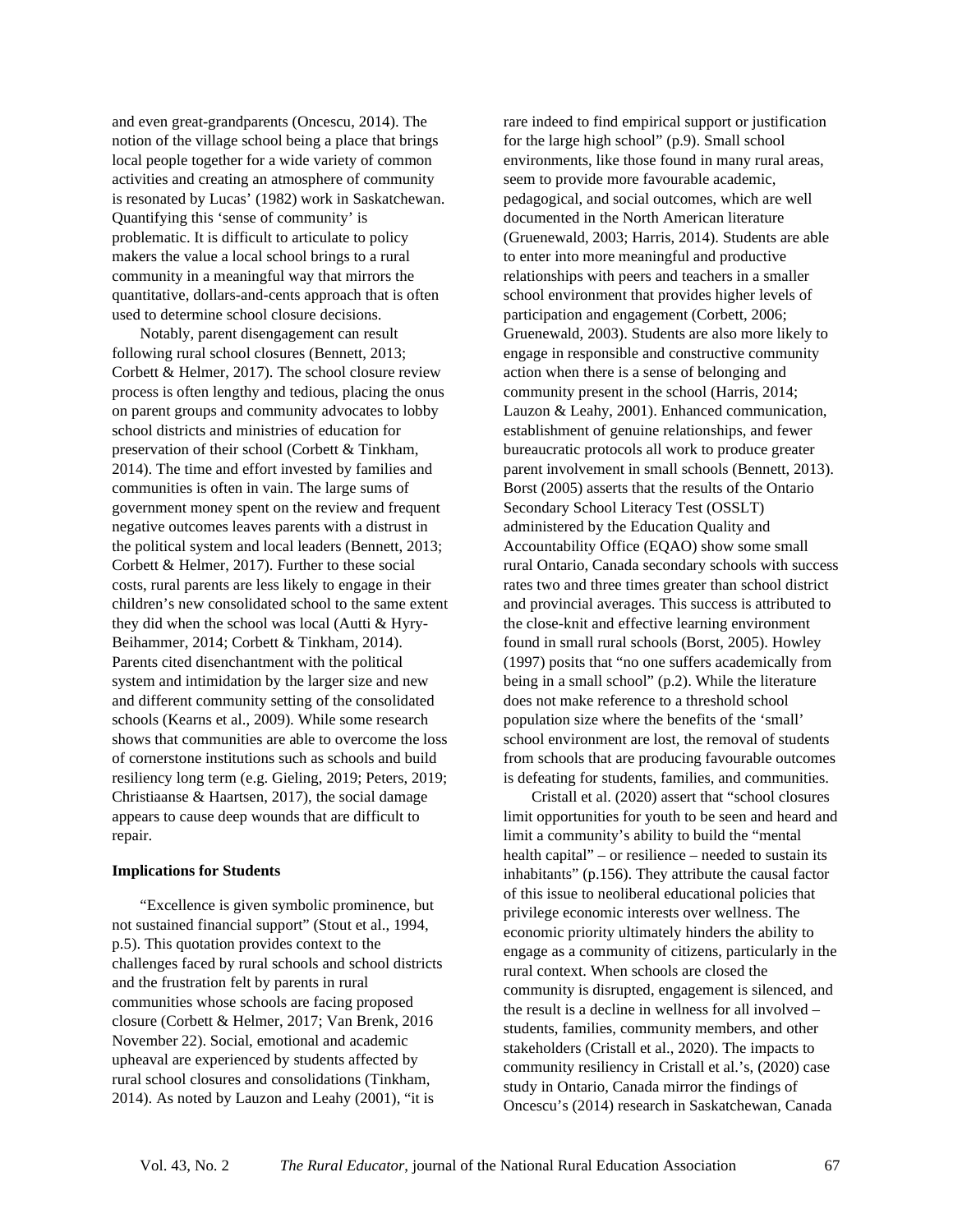discussed in the *Social Impacts* section above. Cristall et al. (2020) highlight the direct personal impact that school closure in a rural area can have on students' mental health and well-being. The loss or disruption of all that is familiar – friends, classmates, teachers, routines, as well as being present daily in the community that is 'home', can have a profound impact on students.

Bussing students from a community with a closed school to the next town several kilometres away may have a definitively different impact than that which might be observed in an urban school closure scenario, where a neighbouring consolidated institution is located nearby (Bennett, 2013). Lauzon and Leahy (2001) and Pollett (2008) suggest that the effects of bussing students from a community in which the school has been closed to a neighbouring community with a consolidated school need to be considered based on impacts on students, impacts on families, and the true costs of students' travel time. As noted by Ramage and Howley (2005), "Too often, in the absence of systematic research, school leaders consider only the practicalities of bus rides rather than considering the effects of bus rides on students' school performance and home lives" (p.1). Extended travel to and from school by bus impacts students academically, socially, and physically (Bennett, 2013; Smitheram, 1982; Thompson, 1982). The effects of long bus rides on school performance and home lives is a contentious issue recognized by rural parents but often dismissed by school district officials (Bennett, 2013; Pollett, 2008). These long periods of travel affect students' ability to focus and concentrate for extended periods during the school day, shorten available hours for homework completion, discourage or prevent extra-curricular involvement outside of school hours, and do not allow for the time necessary to pursue part-time employment opportunities (Bennett, 2013; Smitheram, 1982). Bennett (2013) suggests that the 'joy of childhood' is being stolen from rural students when attendance consolidated schools requires long bus rides.

#### **Benefits of Consolidation**

In examining the benefits of rural school consolidation, Duncombe and Yinger (2007) found that economies of scale and size represent potential financial savings on the part of school districts. A Canadian education advocacy group found that having a larger student population in a single consolidated school building allows for savings from the otherwise elevated operational and maintenance

costs associated with schools below their designated enrollment capacity (People for Education, 2016). This in turn allows school districts to maintain budgets and control costs in order to align with the per-pupil funding received from ministries of education (People for Education, 2016).

According to People for Education (2016), a broadly based education that provides students with a multitude of learning opportunities and experiences in a variety of subject areas works to enhance student success. Many small rural schools lack the benefit of having specialized teachers for health and physical education, music, the arts and library as compared to schools in urban and suburban areas (People for Education, 2016). Proposed closure and consolidation of rural schools permits more specialized instruction in these areas with schools having large enough enrollment to employ specialist teachers and provide enhanced facilities (Prest, 2013).

Additionally, Barber (2015) recognizes that the breadth and depth of curriculum that can be offered to students often improves significantly under school consolidation scenarios. A larger number of course offerings, available on a more frequent basis, acts to provide secondary school students with greater preparation for workplace, college and university pathways in a wider variety of disciplines (Barber, 2015). The school consolidation scenario means fewer classes are comprised of split grades and/or split pathways (Applied, Academic and Locally Developed) (Barber, 2015). The increased course offerings provided in a consolidated school translates to fewer distance education courses (e.g. online courses) being required by rural students in order to obtain the necessary credits for application to postsecondary programs (Arnott, 2004; Barber, 2015).

From a social perspective, school consolidation can have positive effects. The research conducted by Sell et al. (1996) found that most students felt school consolidation offered them increased opportunities for socialization. Meeting new people and forming new friendships was a positive response found in surveys conducted (Sell et al., 1996). Another social improvement noted by Barber (2015) was that the larger enrollments of consolidated schools provided for an increase in breadth and depth of extracurricular activities similar to that observed in academic programs. More choice in types of extracurricular activities and having sufficient numbers of students to create teams for certain sports was an improvement compared to some smaller, rural schools (Barber, 2015).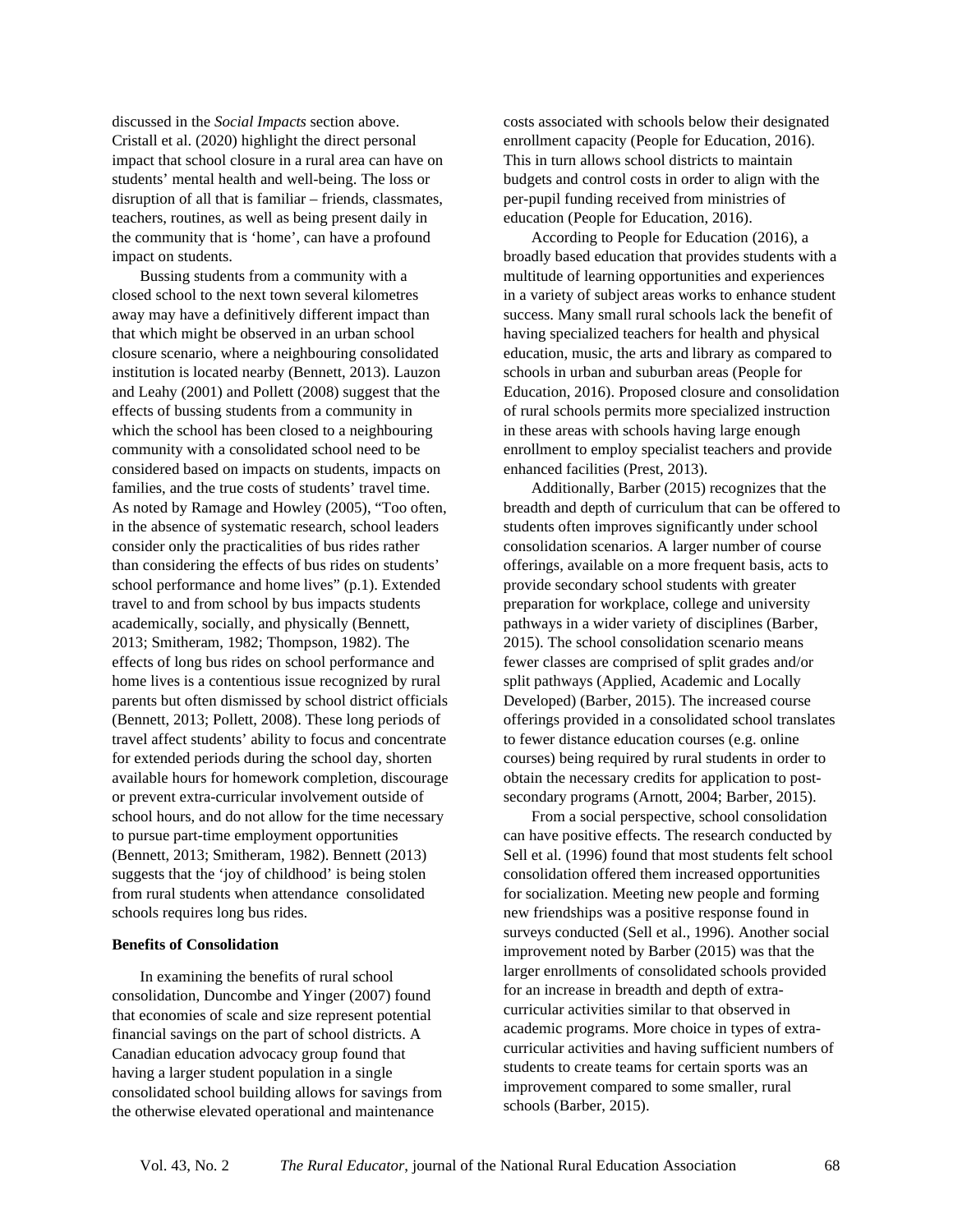The benefits of rural school consolidation cited in this section are quite contradictory and serve as counter arguments to the other themes synthesized in this review. The most frequently cited motivation for rural school consolidation is fiscal responsibility – an attempt to achieve economies of scale by creating larger administrative units and schools (Bennett, 2013; Bishop, 1979; Brown, 1996; DeYoung & Howley, 1990; Duncombe & Yinger, 2007; People for Education, 2016). DeYoung and Howley (1990) note that few jurisdictions implementing rural school closure and consolidation actually document and affirm the desired improvements. In fact, Brown (1996) reports diseconomies of scale resulting from increased staff demands in a highly bureaucratic system and the increased transportation costs associated with the bussing network required to shuttle rural students to consolidated schools.

#### **Closure-Related Policy**

Corbett (2014a) asserts that "Canadian educational historiography is shot through with a fundamental urban bias" (p.19). It seems logical then that Canadian educational policy too is created with the urban population in mind. Corbett's (2014a) research along with that of Wallin (2007) confirms this. The fact that rurality is a dimension seldom considered in the formulation of educational policy can be viewed as a social justice concern. As Lauzon and Leahy (2001) argue, "There is an implicit bias in policy formulation that actively excludes the consideration of the unique characteristics, qualities, and needs of rural community life" (p.3). The metrocentric nature of policy making and lack of understanding of the rural context by policy makers is well documented (Corbett, 2001; Corbett & Tinkham, 2014; Fulkerson and Thomas, 2016; Mulcahy, 1997; Nordberg, 2020; Ribchester & Edwards, 1999; Roberts, 2006; Wallin, 2007). Place-based disadvantage for rural and remote education can be viewed as a fundamental human rights and social justice issue where rurality is a form of diversity that could be acknowledged in the same way cultural, sexual, or social class differences are embraced (Roberts, 2006).

When examining the broader school closure literature, incorporating urban and suburban settings, Bishop (1979) provides a framework of planning criteria on which to base closure and consolidation decisions; these include facility conditions, potential for sale/disposability, geographic location, student transportation, and attendance/catchment areas.

Neither these criteria, nor Bishop's (1979) discussion of school closure planning take into account the impacts on the local community itself and what the removal may mean for local citizens (Basu, 2004b; Basu, 2007; Irwin & Seasons, 2012). Such considerations may be unnecessary in urban and suburban settings, but this does not hold true in rural communities (Bennett, 2013; Newton & Knight, 1993). This calls into question whether educational policies relating to school closures employ a framework that was fashioned after similar urban school closure research.

In some provinces within Canada, pupil accommodation review (PAR) policy provides local school districts with an explicit set of protocols and procedures to employ when initiating the closure and/or consolidation process for a school (e.g. Ontario Ministry of Education, 2018). As observed in planning criteria such as those suggested by Bishop (1979), the primary emphasis of PAR policy tends to be on the school district's fiscal responsibilities and physical plant operations (Corbett & Helmer, 2017). Consideration is also given to academic programming, student well-being, and impacts on the local community (Ontario Ministry of Education, 2018). It is worth noting that under PAR policy in some Canadian jurisdictions, it is the responsibility of school district staff, trustees, and/or community advocacy groups to research and report on these considerations and present their findings as part of a school's information profile to provincial ministries of education for consideration in a school closure decision (Doern & Prince, 1989; Fredua-Kwarteng, 2005). The factors to be assessed for closure impacts are listed as bullet points (e.g. Ontario Ministry of Education, 2018, p.9). In this format and with minimal explanation and instruction provided in the guiding policy documents, it seems unlikely that the analysis of the impact of a school closure on the community will capture the complexity that has been found to exist in the peer-reviewed literature (Basu, 2004b; Corbett & Tinkham, 2014). As Corbett and Tinkham (2014) assert, "[rural] communities typically do not possess the research capacity to be able to meet the requirements of this kind of review" (p.694). The nuanced school-community interactions and multi-faceted impacts of school closure appear to be too complex and interconnected to be accurately articulated by school district reviewers or advocacy groups unless more detailed policy documents that are aligned with the findings of the scholarly literature are provided by ministries of education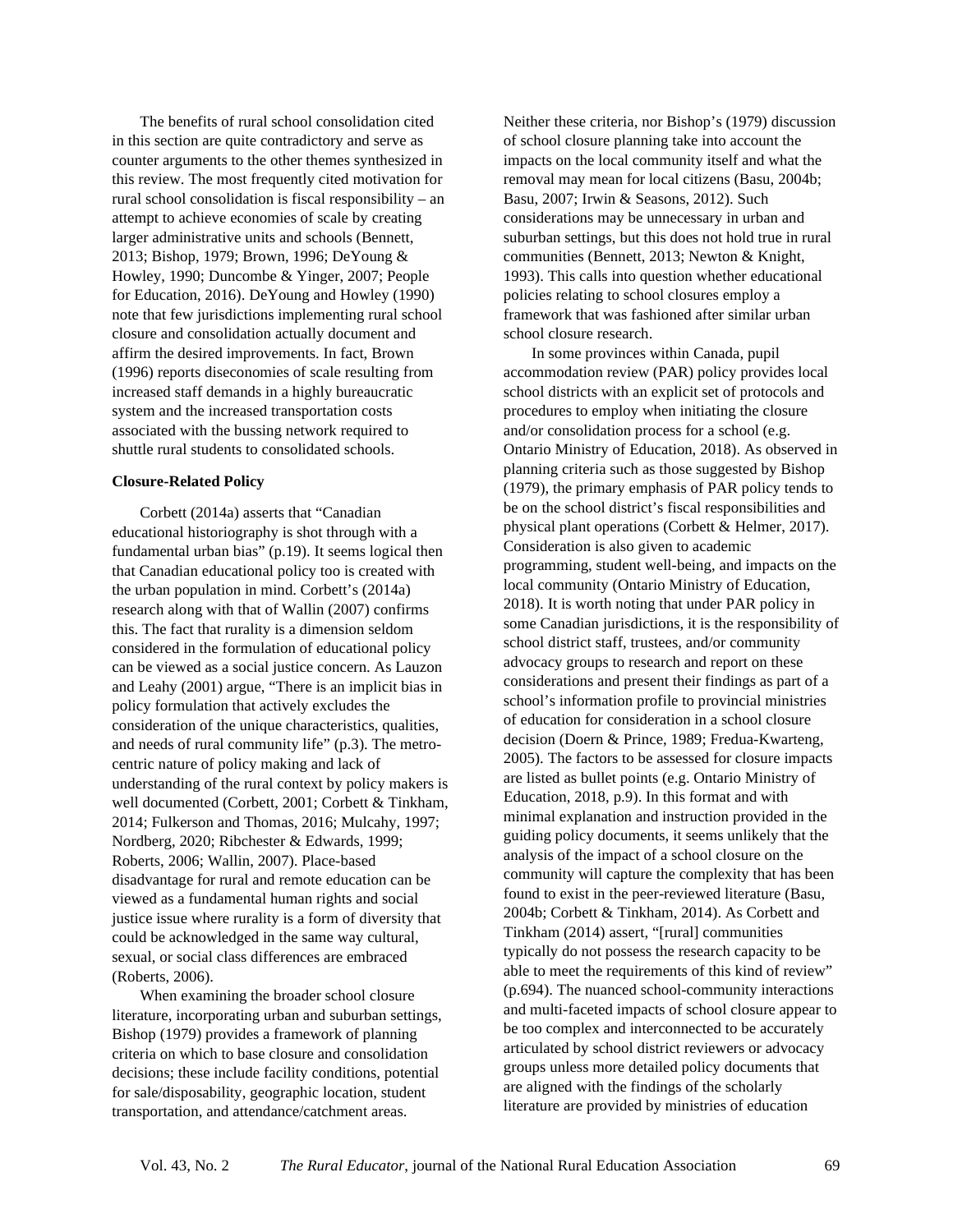(Corbett & Tinkham, 2014). Furthermore, in the interest of equity, such policy documents could provide for the intricacies and local complexities associated with rurality that are found in the specific contexts of rural communities. One-size-fits-all policy documents could be either revised to allow for the nuances of rural schools and communities, or separate procedures and protocols put in place to reflect the unique position and circumstances of rural areas (Lauzon & Leahy, 2001).

## **Conclusion and Future Research Directions**

As noted by Lauzon and Leahy (2001), "the rural school is often the strongest community institution and may play a prominent role in the development of social capital and community development" (p.11). The body of Canadian research, bolstered by the inclusion of other international sources in comparable settings, suggests that the relationship between schools and the rural communities they serve is extremely complex and highly contextual (Corbett, 2014b). Urban-centric, one-size-fits-all educational policies, particularly those related to funding and the enrollment capacity thresholds used to make closure decisions, seem to lack equity and social justice for rural communities (Corbett & Tinkham, 2014). The social and economic consequences of school closures can be far more impactful in less densely populated rural regions than in larger urban and suburban centres that are better able to absorb such alterations to the social fabric (Bennett, 2013; Oncescu, 2014). Closure of a rural area's only school resulting in students being bussed to the next town several kilometres away may have a very different impact than the closure of an urban or suburban school which has a neighbouring institution located nearby that can accept displaced students (Bennett, 2013). An acknowledgement of rurality and emphasis on the unique positionality and circumstances of rural communities is needed in order to fully understand the value a school brings to a rural community and the impacts that occur when that school is closed.

"The decision to consolidate rural schools has had major implications not just for schools but for rural life in Canada" (Young et al., 2007, p.88). MacKinnon (1998) asserts that the profile of rural education needs enhancement in the eyes of the provincial education ministries. One possible approach is the development of a rural education branch/division within education ministries or a rural education consultant whose mandate would be to

oversee, advocate and lobby for rural education (MacKinnon, 1998). This designation would be an acknowledgement that urban-centred one-size-fits-all policies and procedures may lack equity and social justice for rural communities. This approach could be likened to the provision of rural and remote health care in rural Canada, which acknowledges the unique geography and contextual position of rural communities (Ontario Ministry of Health and Long-Term Care, 2017). The establishment of such supports by provincial governments would then identify rural education as a priority. It would also act as an attempt to preserve the rural social fabric and the sense of community found in small towns, villages, hamlets and the countryside across the nation (Oncescu, 2014).

Fulkerson and Thomas (2016) highlight the need for place- and space-based diversity to be acknowledged in the same fashion that gender, sexuality, race and socio-economic class intersections are valued in today's society. Until this is achieved, the spatial privileges of dominant urban groups will continue to marginalize rural residents as they experience the degradation of their existence (Corbett & Helmer, 2017; Fulkerson & Thomas, 2016). Educational funding and consolidation policies that are metropolitan in design sometimes fail to support the continued and sustained presence of future generations in rural communities (Corbett & Helmer, 2017; Irwin et al., 2017). As Corbett (2006) asserts "formal education is designed to normalize and transform by fostering outmigration [from rural areas] and a general orientation to urban life" (p.289). With this urbanormative intent already inherent in the purpose of schooling, the survival and vitality of rural communities is greatly reduced, if not jeopardized entirely (Corbett, 2006). This coupled with fiscallyfocused closure and consolidation policies, hold rural schools to the same expectations as urban schools, which increases the likelihood of the demise of rural communities given the inextricable link between the presence of a school and community vitality and generational renewal (Irwin et al., 2017).

In rural areas "schools are the cultural centre of the community, serving many functions that cannot be quantified or calculated in a cost/benefit analysis" (Lauzon & Leahy, 2001, p.12). Schools play an immeasurable role in the viability and longevity of communities and are a critical component of the social and cultural fabric of rural areas (Oncescu, 2014). Greater emphasis and acknowledgement of the importance of rurality and of the unique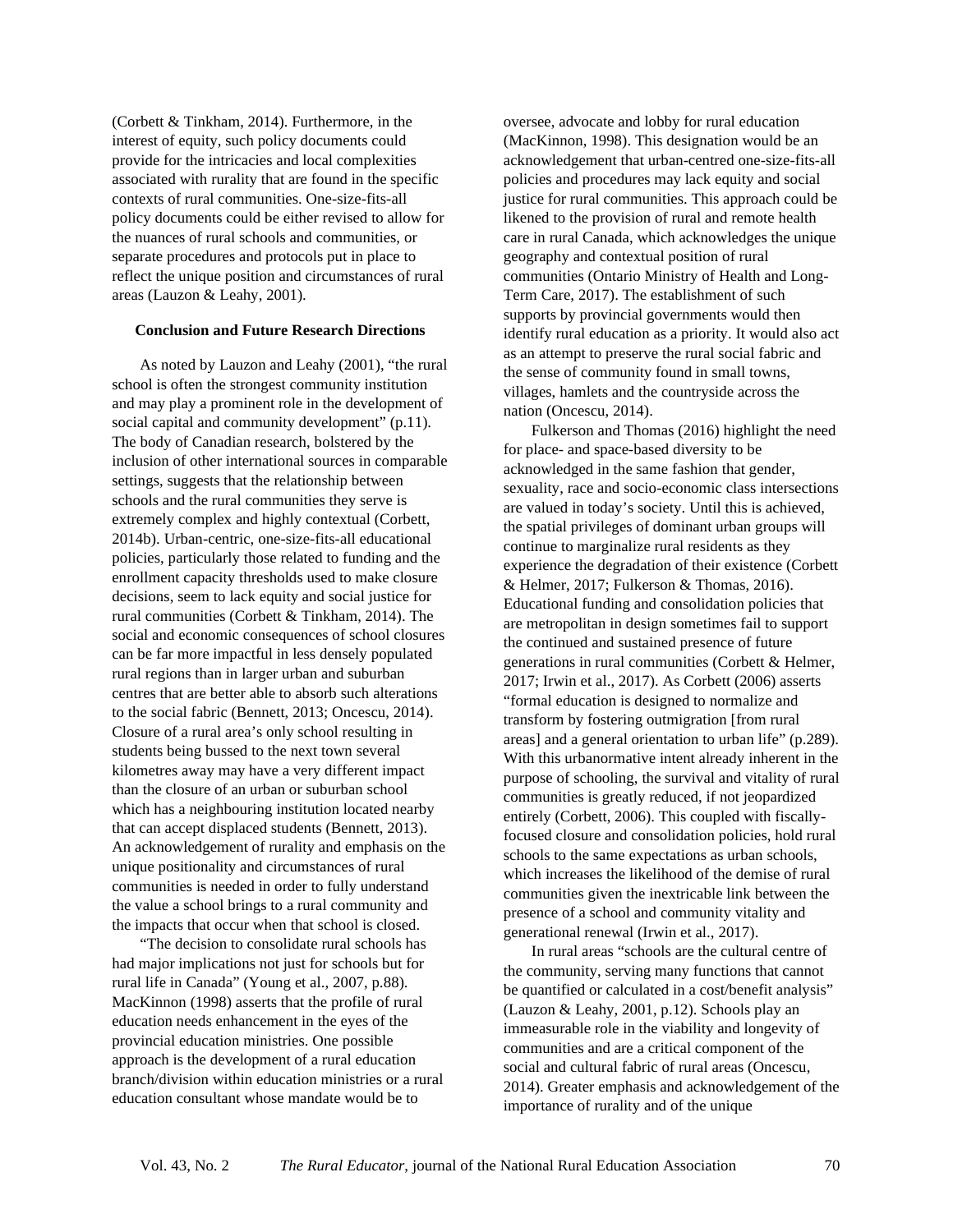circumstances that exist in rural schools and communities is needed. It is the unique local context and complexities that create the immeasurable interdependence between individual facets of everyday life in rural communities (Corbett, 2014b). A significant portion of the existing body of research literature on rural education mistakenly emphasizes the apparent inferiority of rural schools (Corbett, 2014a). The "rural perspectives have generally been taken for granted, understated or overlooked not only by academics but also by policy makers and other stakeholders." (Pini et al., 2015, p.678). Rurality may need to be considered as more than simply a geographic setting in educational policy and research (Harris, 2014). Positioning rurality as a form of diversity and with an equity and social justice focus would allow rural voices and experiences to be heard and recorded and the unique qualities of their schools and communities documented (Pini et al., 2015).

As Corbett (2006) asserts, "The fact is that we do not know a great deal about rural schools and how they operate in their communities, partly because they are largely absent from most Canadian education policy discussion" (p.297). In light of this observation, more comprehensive and robust research on the extent and long-term impacts of rural school closure in the Canadian context is needed. While many scholars from the United States cite the need for further and more extensive research in the American context (e.g. Lyson, 2002), the availability

of Canadian research is even less prevalent, particularly in terms of the economic and demographic impacts of rural school closure and consolidation (Bennett, 2013). As noted by Irwin et al. (2017), rural school closures continue despite "the absence of any focused, longitudinal, and in-depth examination by any Canadian educational institution or body responsible for their administration, or the broader social consequences of their closing." (p.25). Further to the assertions of Irwin et al. (2017), indepth examinations in the Canadian context could also take the form of research involving oral histories and narratives, similar to that conducted by Cristall (2018). As observed by Hanushek et al. (2013), with respect to attracting the attention of governments and policy makers to important educational policy issues, "what gets measured gets done" (p.18). Regardless of the methodological approach used to 'measure', meaningful change will not 'get done' without indepth studies being conducted, and reliable, albeit contextual data becoming available. Until then, school consolidation and closure policies will be lacking a clear conceptualization and quantification of the importance of rural schools as pillar institutions to the survival and prosperity of communities in rural Canada.

*Acknowledgement. I wish to acknowledge Dr. Jim Ryan at the Ontario Institute for Studies in Education at the University of Toronto for his constructive comments on a previous version of this manuscript*

#### **References**

Arnott, K. (2004). Distance education: Eliminating the isolation [Avon Maitland Distance Education Centre]. *Education Today*, *16*(3), 31-32.

- Autti, O., & Hyry-Beihammer, E.V. (2014). School closures in rural Finnish communities. *Journal of Research in Rural Education, 29*(1), 1-17. [https:/](https://jrre.psu.edu/sites/default/files/2019-08/29-1.pdf) [/jrre.psu.edu/sites/default/files/2019-08/29-1.pdf](https://jrre.psu.edu/sites/default/files/2019-08/29-1.pdf)
- Barber, J. (2015). A tale of two schools. *Education Forum: The Magazine for Secondary School Professionals*, *41*(2), 9-10. [https://education](https://education-forum.ca/2015/08/27/a-tale-of-two-)[forum.ca/2015/08/27/a-tale-of-two-schools/](https://education-forum.ca/2015/08/27/a-tale-of-two-)
- Barter, B.G. (2014). Education reform: The effects of school consolidation on teachers and teaching. *Alberta Journal of Educational Research*, *60*(4), 674-690.<https://doi.org/10.11575/ajer.v60i4.55980>
- Basu, R. (2004a). The rationalization of neoliberalism in Ontario's public education system, 1995–2000. *Geoforum, 35*(5), 621-634.

<https://doi.org/10.1016/j.geoforum.2004.03.003> Basu, R. (2004b). A Flyvbjergian perspective on

public elementary school closures in Toronto: a

question of `rationality' or `power'? *Environment and Planning C: Government and Policy, 22*(3), 423-451. [https://doi.org/10.1068/c11r](https://doi.org/10.1068%2Fc11r)

- Basu, R. (2007). Negotiating acts of citizenship in an era of neoliberal reform: The game of school closures. *International Journal of Urban and Regional Research, 31*(1), 109-127. [https://doi](https://doi.org/10.1111/j.1468-2427.2007.00709.x) [.org/10.1111/j.1468-2427.2007.00709.x](https://doi.org/10.1111/j.1468-2427.2007.00709.x)
- Bennett, P.W. (2013). *The last stand: Schools, communities and the future of rural Nova Scotia.* Fernwood Publishing.
- Biddle, C. & Azano, A. (2016)**.** Constructing and reconstructing the "rural school problem": Rurality and rural education research over the past century. *Review of Research in Education, 40*(1), 298-325*.* <https://www.jstor.org/stable/44668625>
- Bishop, L. (1979). Dealing with declining school enrollments. *Education and Urban Society, 11*(3), 285- 295.<https://doi.org/10.1177/001312457901100302>
- Blodgett, J.H. (1893). The rural school problem. *American Anthropologist, 6*(1), 71-78.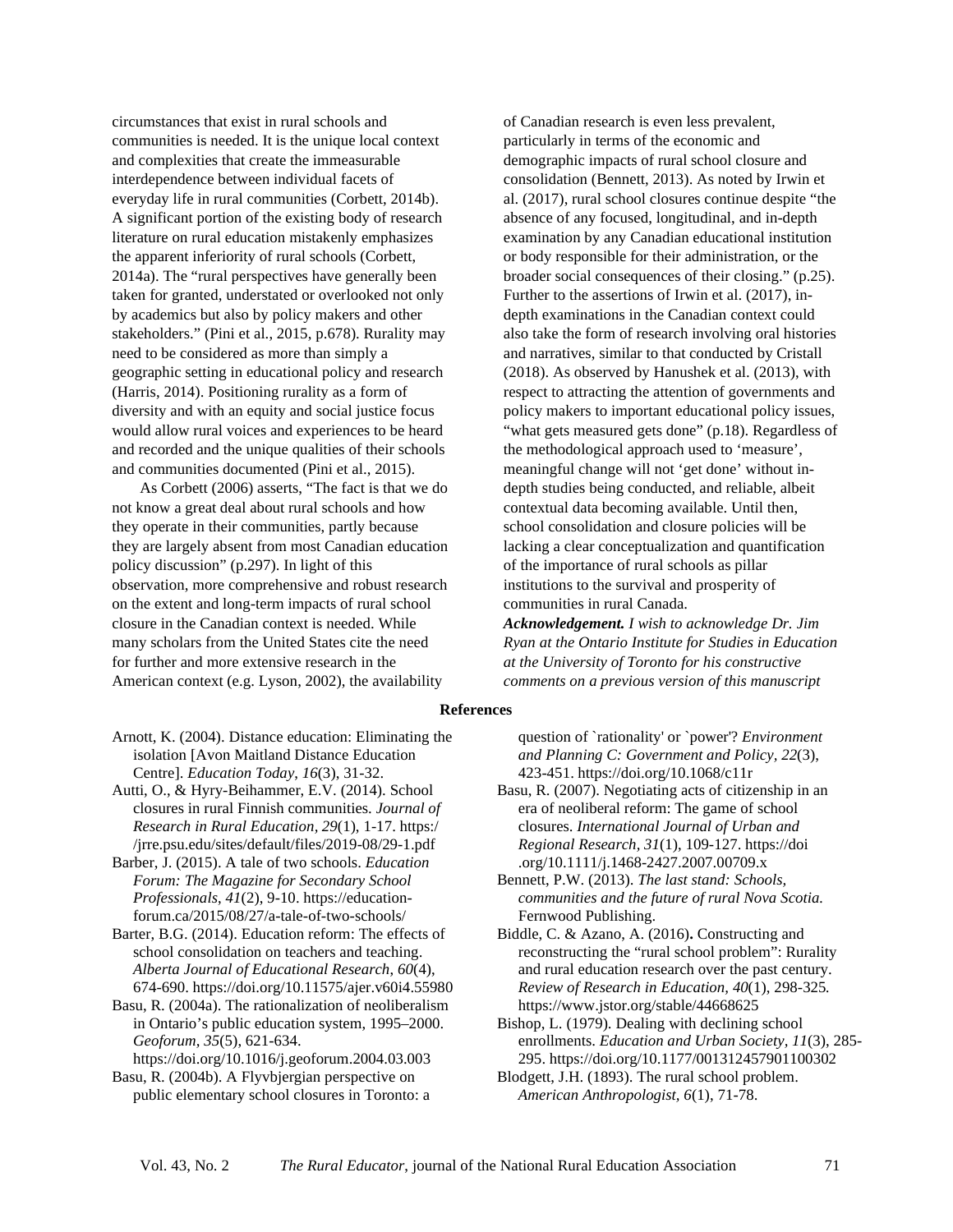<https://www.jstor.org/stable/658789>

Boddington, S. (2010). The Atlee school question: The effects of school consolidation in rural Alberta. *Contemporary Issues in Education Research, 3*(2), 17-27. [https://www.proquest](https://www.proquest.com/eric/docview/196353602/fulltext/CEAEA09621A140CBPQ/1) [.com/eric/docview/196353602/fulltext/CEAEA096](https://www.proquest.com/eric/docview/196353602/fulltext/CEAEA09621A140CBPQ/1) [21A140CBPQ/1?accountid=14771](https://www.proquest.com/eric/docview/196353602/fulltext/CEAEA09621A140CBPQ/1)

Borst, J. (2005). The Bigness of Small Ontario High Schools. *Education Today*, *17*(1), 18-21.

Brown, J. (1996). Grandy's River Collegiate: Can a rural school survive in an urban landscape? *The Alberta Journal of Educational Research, 42*(3), 238-251.<https://eric.ed.gov/?id=EJ534714>

Christiaanse, S., & Haartsen, T. (2017). The influence of symbolic and emotional meanings of rural facilities on reactions to closure: The case of the village supermarket. *Journal of Rural Studies, 54*(2019), 326-336.

<https://doi.org/10.1016/j.jrurstud.2017.07.005>

Corbett, M. (2001). A Protracted Struggle: Rural Resistance and Normalization in Canadian Educational History. *Historical Studies in Education*, *13*(1), 19-48. <https://doi.org/10.32316/hse/rhe.v13i1.1845>

Corbett, M. (2006). Educating the country out of the child and educating the child out of the country: An excursion in spectrology. *The Alberta Journal of Educational Research*, *52*(4), 289-301. <https://doi.org/10.11575/ajer.v52i4.55175>

Corbett, M. (2014a). Toward a geography of rural education in Canada. *Canadian Journal of Education*, *37*(3), 1-22. [https://www.jstor.org](https://www.jstor.org/stable/canajeducrevucan.37.3.08) [/stable/canajeducrevucan.37.3.08](https://www.jstor.org/stable/canajeducrevucan.37.3.08)

Corbett, M. (2014b). The ambivalence of community: A critical analysis of rural education's oldest trope. *Peabody Journal of Education, 89*(5), 603-618. <https://doi.org/10.1080/0161956X.2014.956532>

Corbett, M., & Helmer, L. (2017). Contested geographies: Competing constructions of community and efficiency in small school debates. *Geographical Research, 55*(1), 47-57. <https://doi.org/10.1111/1745-5871.12209>

Corbett, M., & Mulcahy, D. (2006). Education on a human scale: Small rural schools in a modern context, Municipality of Cumberland County, Research Report 061. Acadia University Centre for Rural Education.

Corbett, M. & Tinkham, J. (2014). Small schools in a big world: Thinking about a wicked problem. *Alberta Journal of Educational Research, 60*(4), 691-707.<https://doi.org/10.11575/ajer.v60i4.55981>

Cork, C. (2003). *Normanby Reflections: A History of Normanby Township Volume II.* Stan Brown Printers Limited.

Council of Ministers of Education, Canada (2020). *Elementary and Secondary Education.* Toronto, ON: Council of Ministers of Education, Canada. [https://www.cmec.ca/299/education-in-canada-an](https://www.cmec.ca/299/education-in-canada-an-overview/index.html)[overview/index.html](https://www.cmec.ca/299/education-in-canada-an-overview/index.html)

Cristall, F. (2018). *Resistance revisited: How student activism around the PCVS school closure influenced youth's life experiences, views on power, political engagement and personal agency.* Unpublished Masters thesis. Trent University, Peterborough, ON.

Cristall, F., Rodger, S. & Hibbert, K. (2020). Where love prevails: Student resilience and resistance in precarious places. In D. Gereluk & M. Corbett (Eds.), *Rural Teacher Education: Connecting Land and People* (pp.155-170). Springer. [https://doi.org/10.1007/978-981-15-2560-5\\_7](https://doi.org/10.1007/978-981-15-2560-5_7)

DeYoung, A.J., & Howley, C.B. (1990). The political economy of rural school consolidation. *The Peabody Journal of Education, 67*(4), 63-89. <https://www.jstor.org/stable/1492681>

Doern, G., & Prince, M. (1989). The political administration of school closures: Administrators, trustees and community groups. *Canadian Public Policy, 15*(4), 450-469. <https://www.jstor.org/stable/3550360>

Duncombe, W., & Yinger, J. (2007). Does school district consolidation cut costs? *Education Finance and Policy*, *2*(4), 341-375. [https://doi.org/10.1162/edfp.2007.2.4.341](http://dx.doi.org/10.1162/edfp.2007.2.4.341)

Egelund, N., & Lausten, H. (2006). School closure: What are the consequences for the local society? *Scandinavian Journal of Educational [Research,](https://doi.org/10.1080/00313830600823787)  50*(4), 429-439. [https://doi.org/10.1080](https://doi.org/10.1080/00313830600823787) [/00313830600823787](https://doi.org/10.1080/00313830600823787)

Ertl, H. & Plante, J. (2004). *Connectivity and learning in Canada's schools.* Ottawa, ON: Statistics Canada Science, Innovation and Electronic Information Division[. https://www150.statcan.gc](https://www150.statcan.gc.ca/n1/pub/56f0004m/56f0004m2004011-eng.htm) [.ca/n1/pub/56f0004m/56f0004m2004011-eng.htm](https://www150.statcan.gc.ca/n1/pub/56f0004m/56f0004m2004011-eng.htm)

Foght, H. W. (1915). *The School System of Ontario with Special Reference to the Rural Schools*. Government Printing Office.

Fredua-Kwarteng, E. (2005). School Closures in Ontario: Who has the Final Say? *Canadian Journal of Educational Administration and Policy, 46*(2005), 1-26. [https://journalhosting](https://journalhosting.ucalgary.ca/index.php/cjeap/article/view/42726) [.ucalgary.ca/index.php/cjeap/article/view/42726](https://journalhosting.ucalgary.ca/index.php/cjeap/article/view/42726)

Fulkerson, G.M., & Thomas, A.R. (Eds.). (2016). *Reimagining Rural: Urbanormative Portrayals of Rural Life*. Lexington Books.

Gamson, D. (2019). Transitions from rural to urban schooling. In J.L. Rury, & E. H. Tamura, (Eds.), *The Oxford Handbook of the History of Education (*pp. 490-510). Oxford University Press.

Gidney, R.D. (1999). *From Hope to Harris: The Reshaping of Ontario's Schools.* University of Toronto Press.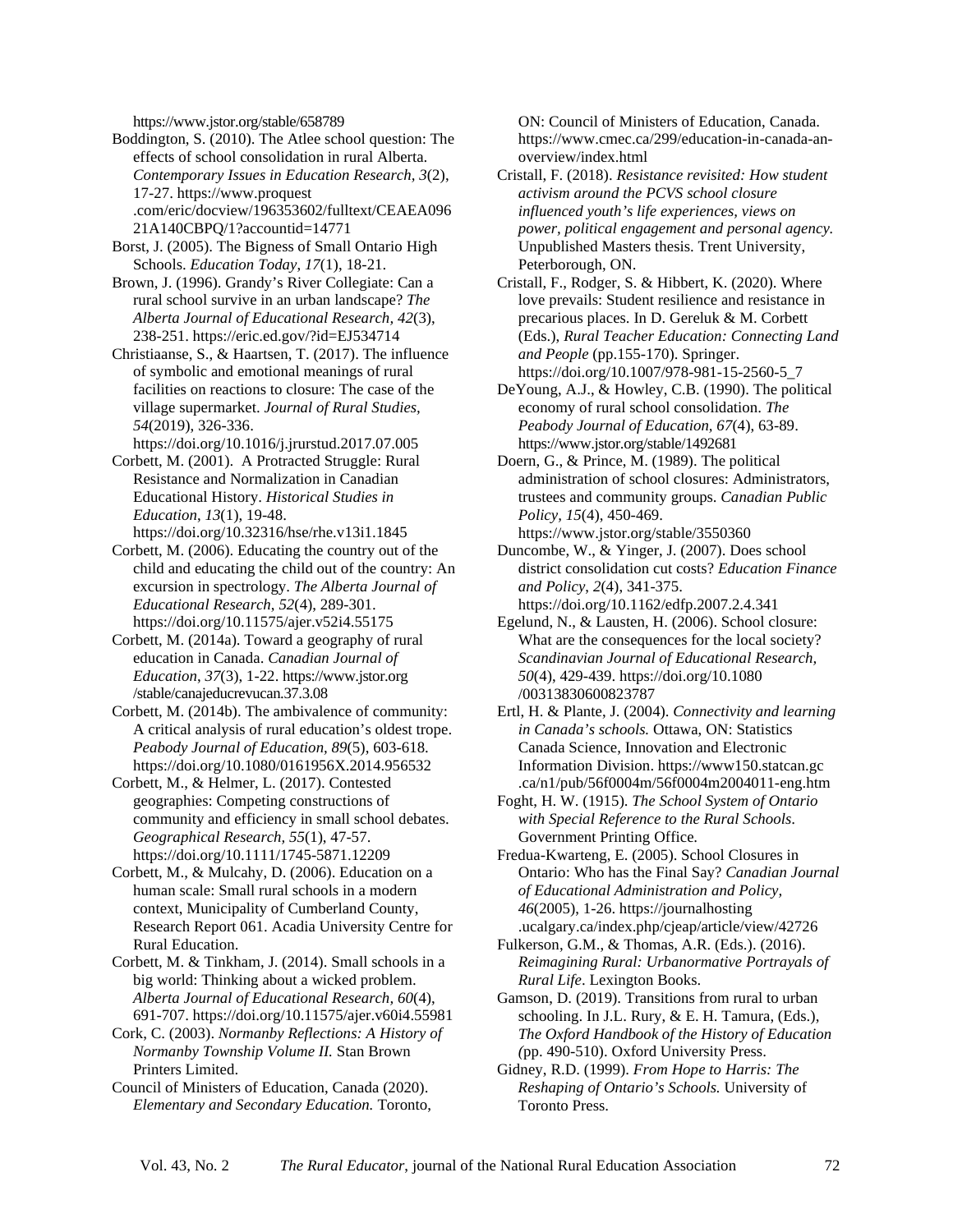Gidney, R.D. & W.P.J Millar (2012). *How Schools Worked: Public Education in English Canada, 1900-1940.* McGill-Queen's University Press.

Gieling, J. (2019). Village facilities and social place attachment in the rural Netherlands. *Rural Sociology, 84*(1), 66-92. <https://doi.org/10.1111/ruso.12213>

Golem, M. (2016, September 15). More school closures on the horizon. *The Post*.

Greenough, R., & Nelson, S.R. (2015). Recognizing the variety of rural schools. *Peabody Journal of Education*, *90*, 322-332.

<https://doi.org/10.1080/0161956X.2015.1022393> Griffith, A.I. (2001). Texts, tyranny and

transformation: Educational restructuring in Ontario. In J.P. Portelli & R.P. Solomon (Eds.), *The Erosion of Democracy in Education: From Critique to Possibilities* (pp. 83-98). Detselig Enterprises Ltd.

Gruenewald, D. A. (2003). Foundations of place: A multidisciplinary framework for place-conscious education. *American Educational Research Journal*, *40*(3), 619-654. <https://www.jstor.org/stable/3699447>

Hanushek, E., Peterson, P., & Woessmann, L. (2013). *Endangering Prosperity: A Global View of the American School*. Brookings Institution Press.

Harris, C. (2014). Schools that don't close: Possible places and spaces for progressive teaching, learning and research. *Alberta Journal of Educational Research, 60*(4), 656-673. <https://doi.org/10.11575/ajer.v60i4.55979>

Howley, C. B. (1997). Studying the rural in education: Nation-building, "globalization," and school improvement. *Education Policy Analysis Archives*, *5*(12), 1-13. <https://eric.ed.gov/?id=EJ580772>

Irwin, B., & Seasons, M. (2012). School closure decision-making processes: Problems and prospects. *Canadian Journal of Urban Research, 21*(2), 45-67. <https://www.jstor.org/stable/26193912>

Irwin, B., Seasons, M., & Rappolt, R. (2017). School closures in the modern era: The hollowing out of rural Canada? *Municipal World, 127*(4), 25-26, 44.

Kearns, R.A., Lewis, N., McCreanor, T., & Witten, K. (2009). 'The status quo is not an option: Community impacts of school closure in South Taranaki, New Zealand. *Journal of Rural Studies, 25*(2019), 131-140.

<https://doi.org/10.1016/j.jrurstud.2008.08.002>

Lauzon, A., & Leahy, D. (2001). *Rural schools and educational reform: Should we keep rural schools open? A review of the literature*, *OMAFRA Research Report Project 023450*. University of Guelph School of Rural Extension Studies.

Leach, J., Payne, A. A., & Chan, S. (2010). The effects of school board consolidation and financing on

student performance. *Economics of Education Review*, *29*, 1034-1046. [https://doi.org](https://doi.org/10.1016/j.econedurev.2010.05.003) [/10.1016/j.econedurev.2010.05.003](https://doi.org/10.1016/j.econedurev.2010.05.003)

Looker, E., & Bollman, R. (2020). Setting the stage: Overview of data on teachers and students in rural and urban Canada. In D. Gereluk & M. Corbett (Eds.), *Rural Teacher Education: Connecting Land and People* (pp. 21-73). Springer. [https://doi.org/10.1007/978-981-15-2560-5\\_2](https://doi.org/10.1007/978-981-15-2560-5_2)

Lucas, B. (1982). A rural perspective: School closure and community protest. *McGill Journal of Education, 17*(3), 251-262. <https://mje.mcgill.ca/article/view/7475>

Lyson, T. A. (2002). What does a school mean to a community? Assessing the social and economic benefits of schools to rural villages in New York. *Journal of Research in Rural Education*, *17*(3), 131-137[. http://www.jrre.psu.edu/articles](http://www.jrre.psu.edu/articles/v17,n3,p131-137,Lyson.pdf) [/v17,n3,p131-137,Lyson.pdf](http://www.jrre.psu.edu/articles/v17,n3,p131-137,Lyson.pdf)

MacKinnon, D. (1998). A line in the sand: What's worth fighting for in rural education [Excerpts from a keynote address to the Third National Congress on Rural Education]. *Journal of Educational Administration and Foundations*, *13*(1), 67.

Maguire, M. (2019). Equality and justice in education policy. *Journal of Educational Policy*, *34*(3), 299- 301. [https://doi.org/10.1080/02680939](https://doi.org/10.1080/02680939.2019.1591709) [.2019.1591709](https://doi.org/10.1080/02680939.2019.1591709)

Manzer, R. (2004). Public schools, democracy, and historical trends. *Education Canada*, *44*(4), 4-8. [https://www.edcan.ca/articles/public-schools](https://www.edcan.ca/articles/public-schools-democracy-and-historical-trends/)[democracy-and-historical-trends/](https://www.edcan.ca/articles/public-schools-democracy-and-historical-trends/)

Mulcahy, D.M. (1997). Rural education reform: The consultation process. In The many faces of rural education: Proceedings of the 89<sup>th</sup> Annual NREA Convention, Tuscon, AZ: NREA.

Newton, E., & Knight, D. (Eds.). (1993). *Understanding Change in Education: Rural and Remote Regions of Canada*. Detselig Enterprises Ltd.

Nordberg, K. (2020). Spatial justice and local capability in rural areas. *Journal of Rural Studies, 78*, 47-58. <https://doi.org/10.1016/j.jrurstud.2020.06.008>

Oncescu, J. (2014). The impact of a rural school's closure on community resiliency. *Leisure*, *38*(1), 35-52. [https://doi.org/10.1080/14927713](https://doi.org/10.1080/14927713.2014.932969) [.2014.932969](https://doi.org/10.1080/14927713.2014.932969)

Oncescu, J., & Giles, A. (2014). Rebuilding a Sense of Community through Reconnection: The Impact of a Rural School's Closure on Individuals without School-Aged Children. *Journal of Rural and Community Development, 9*(3), 295-318. <https://journals.brandonu.ca/jrcd/article/view/743>

Ontario Ministry of Education. (2018). *Pupil accommodation review guideline.* Queen'[s Printer](http://www.edu.gov.on.ca/eng/policyfunding/pupil-)  for Ontario[. http://www.edu.gov.on.ca/eng](http://www.edu.gov.on.ca/eng/policyfunding/pupil-)